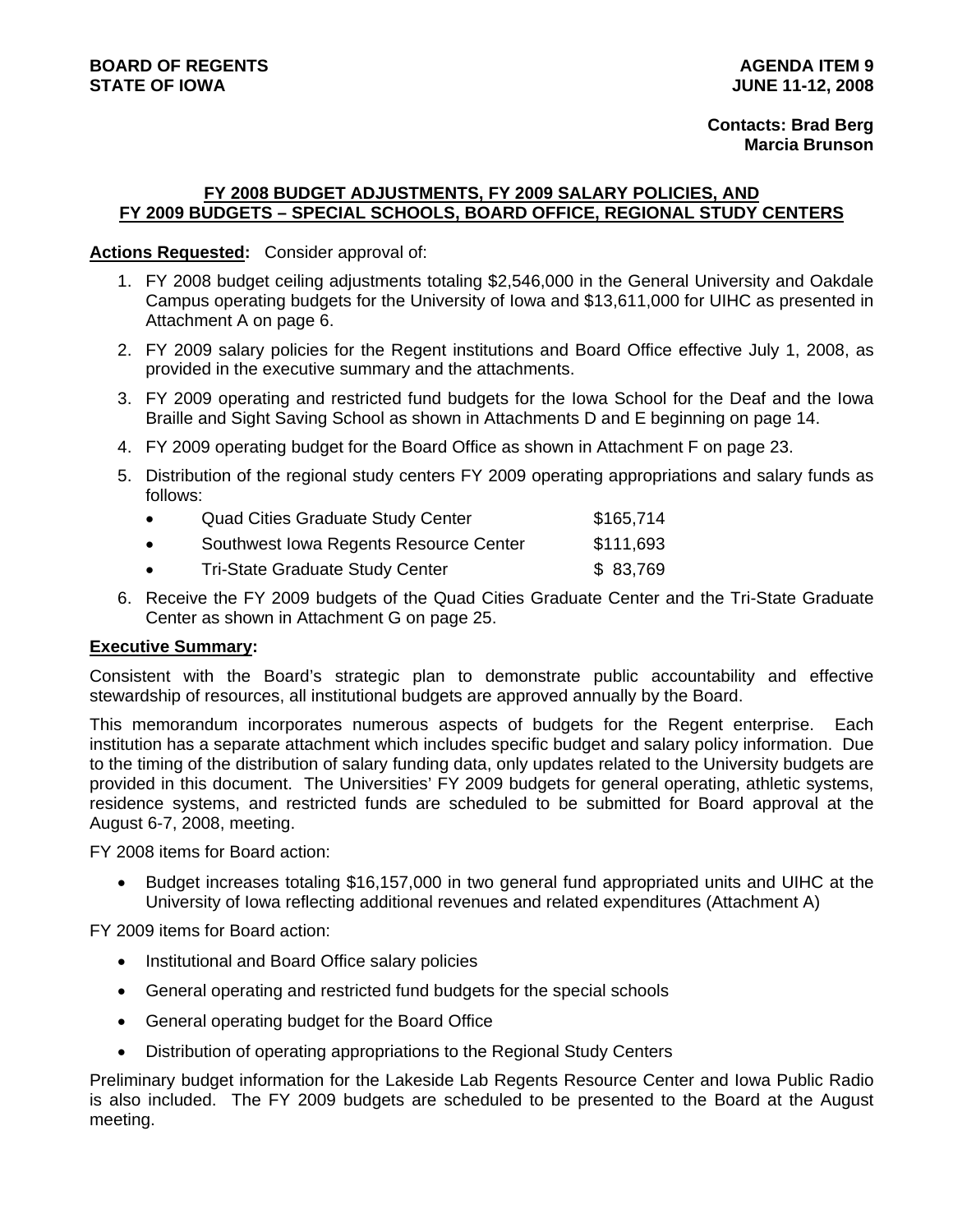### FY 2009 Salary Policies

The proposed institutional and Board Office salary policies for FY 2009 are included in the attachments for each entity. Regent merit system salary information is included in the executive summary and not in the attachments since all institutions are affected by the same policy.

The collective bargaining agreement between AFSCME and the State of Iowa provides bargaining unit merit staff with a general hourly wage increase of three percent (3%) on July 1, 2008. The anticipated annual work hours remain at 2,088 for FY 2009. The merit pay ranges will increase three percent (3%) at both the minimum and maximum rates. Merit staff members will continue to receive a step increase of four and one half percent (4.5%) at their next scheduled merit increase date, until such time that they reach the maximum of their pay scale.

The pay policy and matrix changes for non-organized staff in the Regent Merit System will mirror those given to AFSCME covered merit staff. The detailed pay matrix is located on pages 4-5.

#### Universities - FY 2009 Budget Update

The Regent universities have two basic types of funds within the budgets:

- General operating funds include operational appropriations, interest income, tuition and fee revenues, reimbursed indirect costs, and sales and services revenues. Some appropriations are designated for specific operating uses and cannot be used for other purposes.
- Restricted funds are specifically designated or restricted for a particular purpose or enterprise and include capital and tuition replacement appropriations, gifts, sponsored funding from federal and private sources, athletics, as well as other auxiliary or independent functions such as residence, parking, and utility systems.

The three key resource components providing general operating funds for the Regent universities include state appropriations, tuition revenues, and university reallocations.

- The 2008 General Assembly approved new incremental general university operating appropriations primarily in the form of salary funding.
- The Board approved inflationary resident undergraduate tuition increases of 3.2% at the December 2007 meeting.
- As approved by the Board in May, the Universities are required to reallocate a minimum of 1% of the FY 2008 operating budgets. They plan to reallocate funds in excess of the requirement to fund key FY 2009 strategic initiatives and other unavoidable cost increases.

The restricted fund budgets will include FY 2009 capital appropriations approved by the 2007 General Assembly for SUI's Institute for Biomedical Discovery and ISU's Biorenewables Research Laboratory. In addition to the capital appropriations, the restricted fund budgets will include Grow Iowa Values Fund and tuition replacement appropriations allocated to the three Regent universities.

The 2007 legislature authorized the issuance of academic building revenue bonds of \$131.4 million over numerous years for authorized capital projects. The current tuition replacement appropriation totaling \$24.3 million is not expected to increase for the debt service resulting from the additional bonding authority. The Board will be asked to approve a bond issuance schedule for calendar year 2009 at the October 2008 meeting.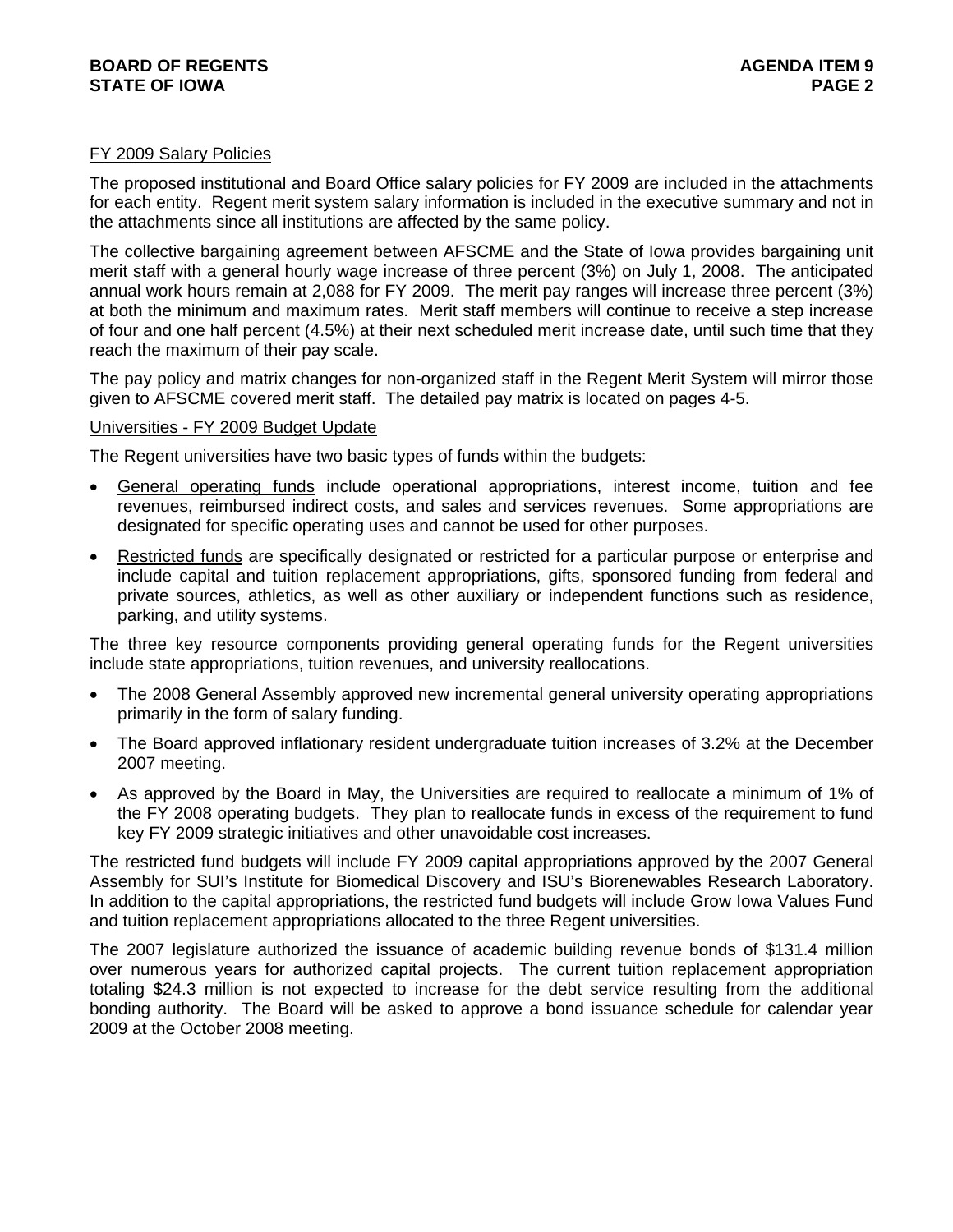## Special Schools – FY 2009 Budgets

The Board is asked to consider approval of the FY 2009 budgets for the Iowa School for the Deaf (ISD), and the Iowa Braille and Sight Saving School (IBS) as provided in Attachments D and E.

| FY 2009 Special School Budgets                  |    |            |  |         |    |              |
|-------------------------------------------------|----|------------|--|---------|----|--------------|
| <b>General Operating</b><br>Restricted<br>Total |    |            |  |         |    |              |
| <b>ISD</b>                                      |    | 10.709.923 |  | 897,017 |    | \$11,606,940 |
| <b>IBS</b>                                      | S. | 8,878,162  |  | 828,471 | \$ | 9,706,633    |

## Board Office – FY 2009 Operating Budget

The proposed FY 2009 Board Office operating budget of \$3.3 million is submitted for Board approval. Details are provided in Attachment F.

#### Regional Study Centers

The regional study centers are publicly funded consortia of colleges and universities that offer undergraduate and graduate degree programs, graduate non-degree courses, and continuing professional education opportunities to area residents. The three regional study centers that serve Iowans include:

- Quad Cities Graduate Study Center in Rock Island
- Southwest Iowa Regents Resource Center in Council Bluffs
- Tri-State Graduate Center in Sioux City

The legislature appropriates funds to the Board of Regents for distribution to the Regional Study Centers.

#### Iowa Public Radio

In December 2004, the Board approved the creation of Iowa Public Radio, which includes WSUI-AM and KSUI-FM at the University of Iowa (KSUI Radio Group); WOI AM and FM, KTPR-FM, KOWI-FM, and KWOI-FM at Iowa State University (WOI Radio Group); and KUNI-FM and KHKE-FM at the University of Northern Iowa (KUNI Radio Group).

In May 2007, the Board approved the Public Service Operating Agreement between Iowa Public Radio and the Board of Regents. The operating agreement engages Iowa Public Radio to manage the operations of the Radio Groups.

For FY 2009, the 2008 General Assembly appropriated \$500,000 to the Board of Regents for Iowa Public Radio operations and \$2.0 million for capital projects. The Iowa Public Radio budgets are currently scheduled to be presented to the Board its August meeting.

#### Lakeside Lab Regents Resource Center

The Iowa Lakeside Lab Regents Resource Center is a field station located on Lake Okoboji that supports the science programs, including education, research and outreach, of the Regent institutions. Research focuses primarily on the diverse ecosystems that surround Lakeside Lab, with special emphasis on studies that relate to water quality and the biodiversity of environments. The Lakeside Lab is primarily funded from allocations made by the three Regent universities.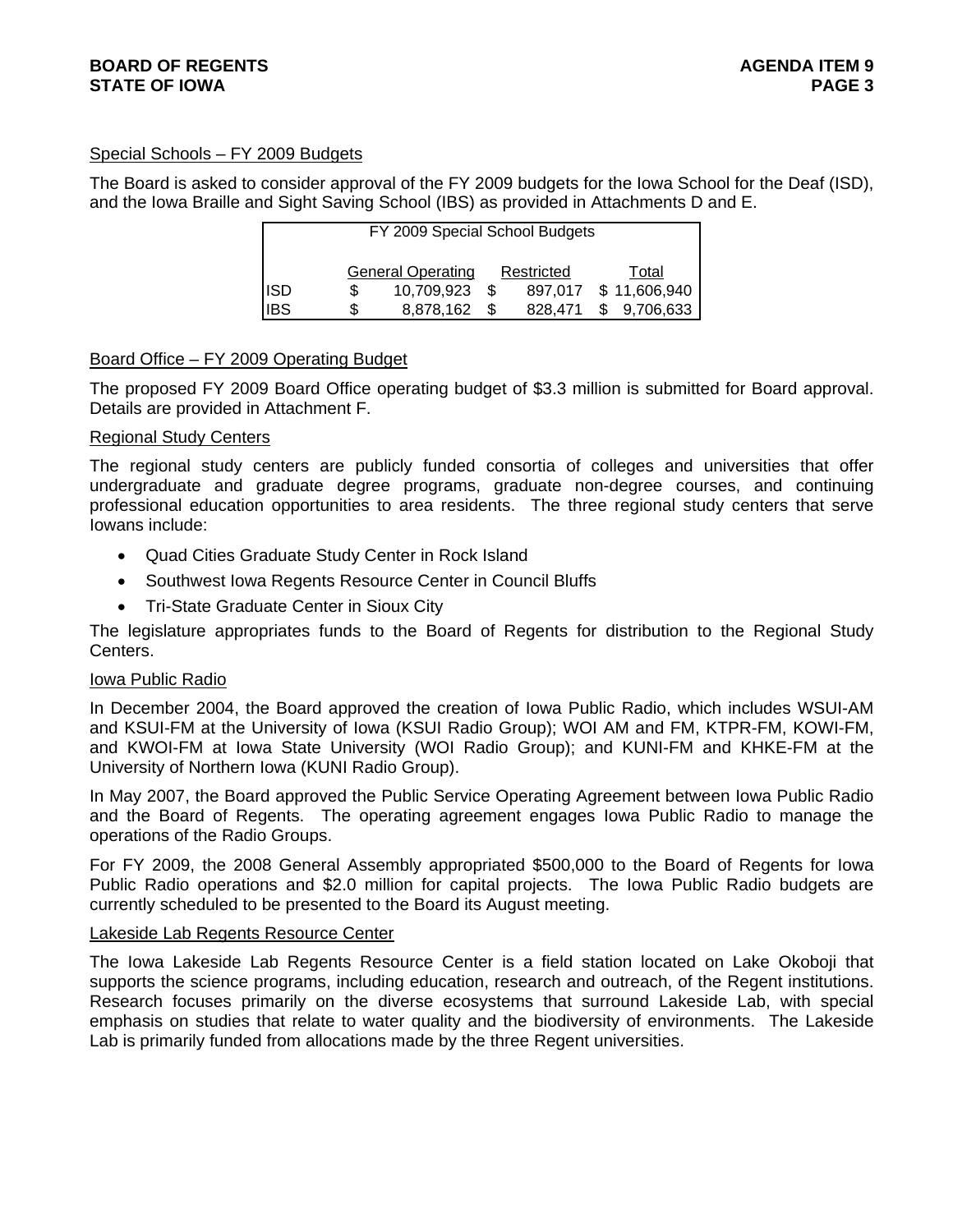#### **(Based on 2,088 work hours in fiscal year) Board of Regents, State of Iowa Regent Merit System Pay Plan July 1, 2008 Supervisory Pay Plan**

|                | Pay          | 7/1/08         | 7/1/08         |
|----------------|--------------|----------------|----------------|
| Grade          | <b>Basis</b> | <b>Minimum</b> | <b>Maximum</b> |
| 1              | Hourly       | 8.15           | 15.00          |
| $\overline{2}$ | Hourly       | 8.96           | 15.67          |
| $\overline{3}$ | Hourly       | 11.01          | 16.37          |
|                | Semi-Monthly | 957.87         | 1,424.19       |
|                | Monthly      | 1,915.74       | 2,848.38       |
|                | Annual       | 22,988.88      | 34,180.56      |
| $\overline{4}$ | Hourly       | 11.51          | 17.12          |
|                | Semi-Monthly | 1,001.37       | 1,489.44       |
|                | Monthly      | 2,002.74       | 2,978.88       |
|                | Annual       | 24,032.88      | 35,746.56      |
| 5              | Hourly       | 12.02          | 17.88          |
|                | Semi-Monthly | 1,045.74       | 1,555.56       |
|                | Monthly      | 2,091.48       | 3,111.12       |
|                | Annual       | 25,097.76      | 37,333.44      |
| 6              | Hourly       | 12.57          | 18.69          |
|                | Semi-Monthly | 1,093.59       | 1,626.03       |
|                | Monthly      | 2,187.18       | 3,252.06       |
|                | Annual       | 26,246.16      | 39,024.72      |
| $\overline{7}$ | Hourly       | 13.13          | 19.53          |
|                | Semi-Monthly | 1,142.31       | 1,699.11       |
|                | Monthly      | 2,284.62       | 3,398.22       |
|                | Annual       | 27,415.44      | 40,778.64      |
| $\overline{8}$ | Hourly       | 13.72          | 20.41          |
|                | Semi-Monthly | 1,193.64       | 1,775.67       |
|                | Monthly      | 2,387.28       | 3,551.34       |
|                | Annual       | 28,647.36      | 42,616.08      |
| 9              | Hourly       | 14.35          | 21.32          |
|                | Semi-Monthly | 1,248.45       | 1,854.84       |
|                | Monthly      | 2,496.90       | 3,709.68       |
|                | Annual       | 29,962.80      | 44,516.16      |
| 10             | Hourly       | 14.99          | 22.28          |
|                | Semi-Monthly | 1,304.13       | 1,938.36       |
|                | Monthly      | 2,608.26       | 3,876.72       |
|                | Annual       | 31,299.12      | 46,520.64      |
| 11             | Hourly       | 15.66          | 23.30          |
|                | Semi-Monthly | 1,362.42       | 2,027.10       |
|                | Monthly      | 2,724.84       | 4,054.20       |
|                | Annual       | 32,698.08      | 48,650.40      |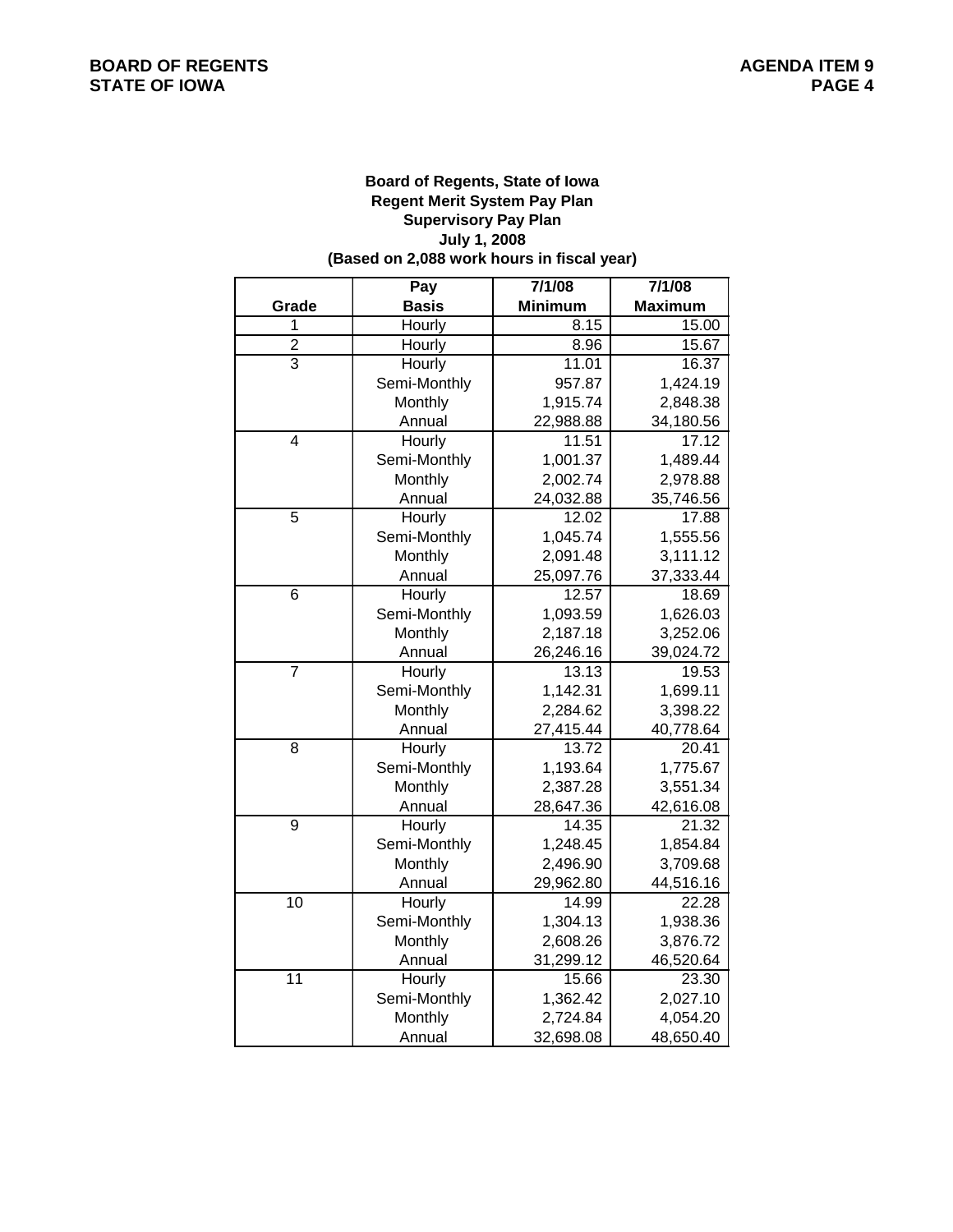#### **(Based on 2,088 work hours in fiscal year) Board of Regents, State of Iowa Regent Merit System Pay Plan July 1, 2008 Supervisory Pay Plan**

|                 | Pay          | 7/1/08         | 7/1/08         |
|-----------------|--------------|----------------|----------------|
| Grade           | <b>Basis</b> | <b>Minimum</b> | <b>Maximum</b> |
| 12              | Hourly       | 16.37          | 24.33          |
|                 | Semi-Monthly | 1,424.19       | 2,116.71       |
|                 | Monthly      | 2,848.38       | 4,233.42       |
|                 | Annual       | 34,180.56      | 50,801.04      |
| 13              | Hourly       | 17.10          | 25.42          |
|                 | Semi-Monthly | 1,487.70       | 2,211.54       |
|                 | Monthly      | 2,975.40       | 4,423.08       |
|                 | Annual       | 35,704.80      | 53,076.96      |
| 14              | Hourly       | 17.88          | 26.57          |
|                 | Semi-Monthly | 1,555.56       | 2,311.59       |
|                 | Monthly      | 3,111.12       | 4,623.18       |
|                 | Annual       | 37,333.44      | 55,478.16      |
| 15              | Hourly       | 18.68          | 27.77          |
|                 | Semi-Monthly | 1,625.16       | 2,415.99       |
|                 | Monthly      | 3,250.32       | 4,831.98       |
|                 | Annual       | 39,003.84      | 57,983.76      |
| $\overline{16}$ | Hourly       | 19.52          | 29.00          |
|                 | Semi-Monthly | 1,698.24       | 2,523.00       |
|                 | Monthly      | 3,396.48       | 5,046.00       |
|                 | Annual       | 40,757.76      | 60,552.00      |
| 17              | Hourly       | 20.40          | 30.33          |
|                 | Semi-Monthly | 1,774.80       | 2,638.71       |
|                 | Monthly      | 3,549.60       | 5,277.42       |
|                 | Annual       | 42,595.20      | 63,329.04      |
| 18              | Hourly       | 21.31          | 31.69          |
|                 | Semi-Monthly | 1,853.97       | 2,757.03       |
|                 | Monthly      | 3,707.94       | 5,514.06       |
|                 | Annual       | 44,495.28      | 66,168.72      |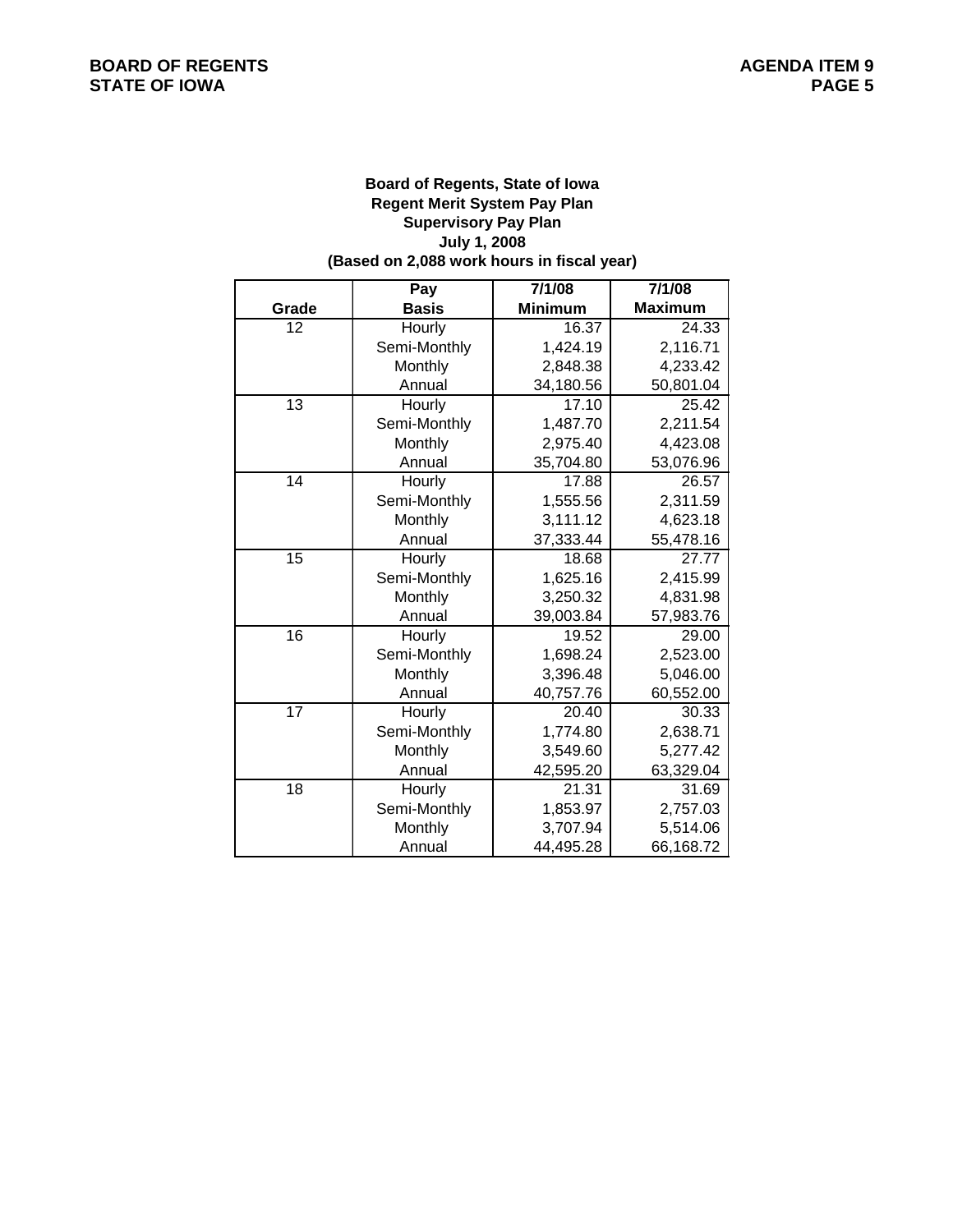## **UNIVERSITY OF IOWA**

#### SUI - FY 2008 Budget Ceiling Adjustment

Board policy requires Regent institutions receive Board approval for increases in general operating budgets. SUI is requesting an FY 2008 operating budget ceiling adjustment totaling \$2,546,000 for the General University and the Oakdale Campus appropriated units.

General University - SUI projects indirect cost recoveries to exceed the budget by approximately \$1.3 million due to the success of sponsored research support. The University also projects an increase in tuition revenue from non-resident enrollment exceeding projections and an increase in interest income from higher than expected interest rates. The University plans to utilize the additional revenue for salary and supply costs associated with research, increased winter maintenance, utility costs, and security improvements.

Oakdale Campus - Total revenues are expected to exceed the budget by \$163,000 due to additional indirect cost recoveries from sponsored research and additional Technology Innovation Center (business incubator) rentals. The Oakdale Campus plans to utilize the revenue to fund increased utility costs.

SUI is also requesting a budget ceiling adjustment of \$13.6 million for UIHC. UIHC experienced significant growth in patient volume that exceeded original FY 2008 projections. The higher patient volumes resulted in increased labor costs necessary to provide patient care. The original FY 2008 \$10 million expansion population appropriation for the IowaCare Program was budgeted in the sales and service line. The 2008 General Assembly subsequently increased the FY 2008 expansion population appropriation to \$25,684,211. The proposed budget below moves the appropriation from sales and services to the "other" appropriation line.

|                              |                           | <b>General University</b> |               |               | Oakdale Campus |               |               | UIHC          |                            |
|------------------------------|---------------------------|---------------------------|---------------|---------------|----------------|---------------|---------------|---------------|----------------------------|
|                              | Approved                  | Proposed                  | Amended       | Approved      | Proposed       | Amended       | Approved      | Proposed      | Amended                    |
|                              | <b>Budget</b>             | Changes                   | <b>Budget</b> | <b>Budget</b> | Changes        | <b>Budget</b> | <b>Budget</b> | Changes       | <b>Budget</b>              |
| <b>APPROPRIATIONS</b>        |                           |                           |               |               |                |               |               |               |                            |
| General                      | \$258.011.947             |                           | \$258.011.947 | \$2,726,485   |                | \$2,726,485   | \$27.284.584  |               | \$27,284,584               |
| Other                        |                           |                           |               |               |                |               |               | 25,684,211    | 25,684,211                 |
| <b>RESOURCES</b>             |                           |                           |               |               |                |               |               |               |                            |
| <b>Federal Support</b>       |                           |                           |               |               |                |               |               |               |                            |
| Interest                     | 1.181.053                 | 444.000                   | 1.625.053     | 2,000         |                | 2,000         |               |               |                            |
| <b>Tuition and Fees</b>      | 252,304,000               | 661.000                   | 252,965,000   |               |                |               |               |               |                            |
| <b>Reimb. Indirect Costs</b> | 41,422,000                | 1,278,000                 | 42,700,000    | 825,000       | 123,000        | 948,000       | 2.268.100     | 408.800       | 2,676,900                  |
| Sales and Service            |                           |                           |               |               |                |               | 712,028,616   | $-12,720,911$ | 699,307,705                |
| Other Income                 | 125,000                   |                           | 125,000       | 120,000       | 40,000         | 160,000       | 380,100       | 238,900       | 619,000                    |
| Subtotal - Inst. Income      | 295,032,053               | 2,383,000                 | 297,415,053   | 947,000       | 163,000        | 1,110,000     | 714,676,816   | (12,073,211)  | 702,603,605                |
| <b>TOTAL RESOURCES</b>       | \$553,044,000 \$2,383,000 |                           | \$555,427,000 | \$3,673,485   | \$163,000      | \$3,836,485   | \$741,961,400 |               | \$13,611,000 \$755,572,400 |
| <b>EXPENDITURES</b>          |                           |                           |               |               |                |               |               |               |                            |
| Fac. & Inst. Off. Salaries   | \$238,236,000             | 150,000                   | \$238,386,000 |               |                |               | \$36,794,600  |               | \$36,794,600               |
| Prof.& Sci. Staff Salaries   | 92.263.000                | 105,000                   | 92,368,000    | 90.457        |                | 90.457        | 271,936,300   | 13,611,000    | 285,547,300                |
| General Service Staff Sal.   | 76,598,000                | 16,000                    | 76,614,000    | 1,657,050     |                | 1,657,050     | 130,106,800   |               | 130,106,800                |
| <b>Hourly Wages</b>          | 3,048,000                 |                           | 3,048,000     |               |                |               | 6,607,500     |               | 6,607,500                  |
| Subtotal - Salaries          | 410.145.000               | 271.000                   | 410,416,000   | 1,747,507     |                | 1,747,507     | 445,445,200   | 13.611.000    | 459,056,200                |
| Supplies and Services        | 37,284,000                | 1,058,000                 | 38.342.000    | 360,517       |                | 360,517       | 256,092,800   |               | 256,092,800                |
| <b>Library Acquisitions</b>  | 13,214,000                |                           | 13,214,000    |               |                |               |               |               |                            |
| Rentals                      | 1,500,000                 |                           | 1,500,000     |               |                |               | 4,923,200     |               | 4,923,200                  |
| <b>Utilities</b>             | 26,678,000                | 1,054,000                 | 27,732,000    | 1,424,261     | 163,000        | 1,587,261     | 19,305,800    |               | 19,305,800                 |
| <b>Bldg. Repairs</b>         | 9,414,000                 |                           | 9,414,000     | 125,000       |                | 125,000       | 7,376,500     |               | 7,376,500                  |
| Auditor of State Reimb.      | 500,000                   |                           | 500,000       |               |                |               |               |               |                            |
| Equipment                    | 6,727,000                 |                           | 6.727.000     | 16,200        |                | 16.200        | 8.817.900     |               | 8,817,900                  |
| Aid to Individuals           | 47,582,000                |                           | 47,582,000    |               |                |               |               |               |                            |
| Subtotal - Other Expenses    | 142,899,000               | 2,112,000                 | 145,011,000   | 1,925,978     | 163,000        | 2,088,978     | 296,516,200   |               | 296,516,200                |
| <b>TOTAL EXPENDITURES</b>    | \$553,044,000 \$2,383,000 |                           | \$555,427,000 | \$3,673,485   | \$163,000      | \$3,836,485   | \$741,961,400 | \$13,611,000  | \$755,572,400              |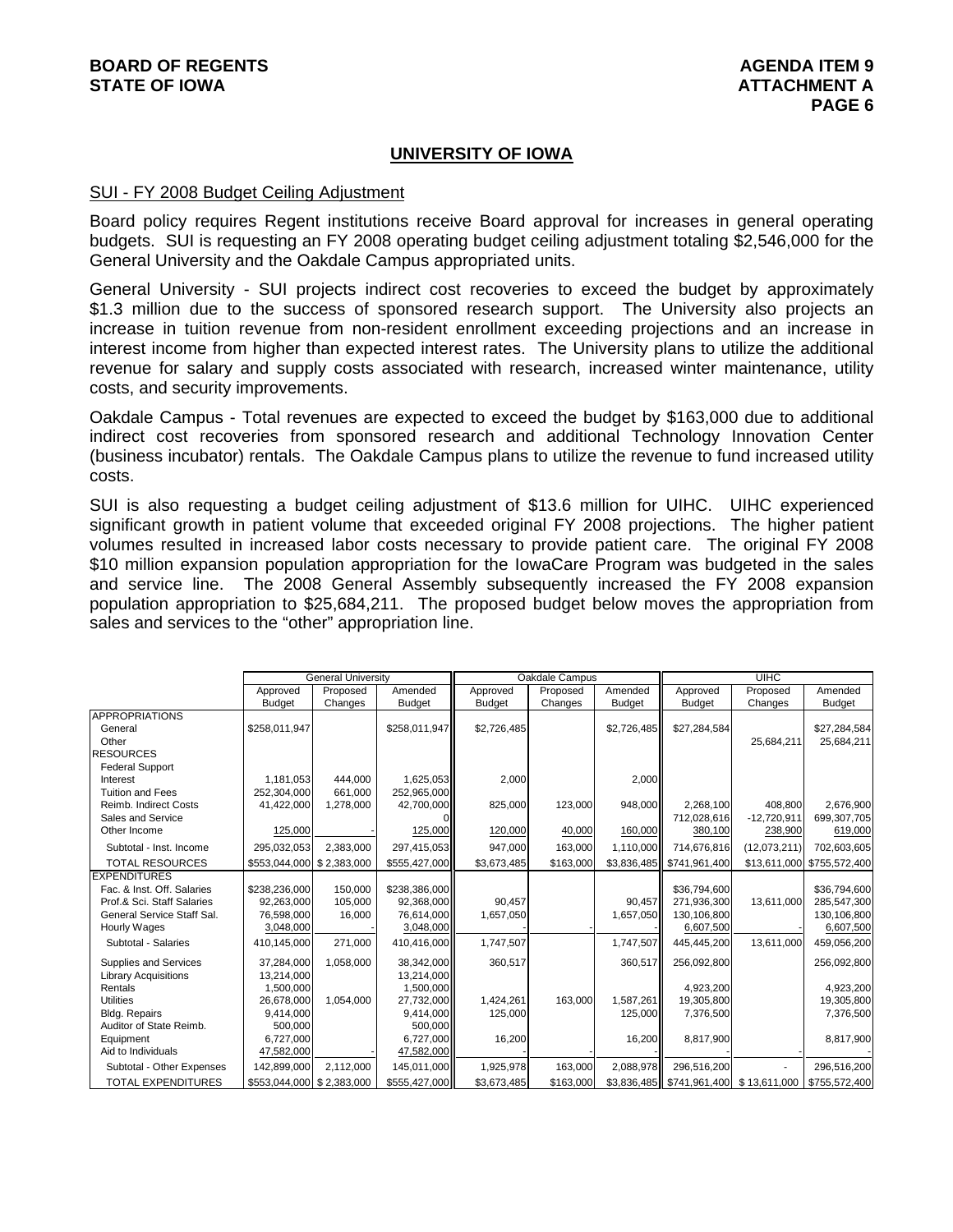#### SUI – FY 2009 Budget Update

The Board approved tuition increases for FY 2009 of 3.2% for residents and 6.0% for nonresident undergraduates. The interdependence of tuition revenue resulting from enrollment increases and demands for academic and student support services is fundamental to the University's budgeting process. With level enrollments and a stable resident/non-resident ratio of students, the University projects approximately \$16 million in incremental tuition revenue prior to offsets for student financial aid.

The University negotiated an on-campus indirect cost rate of 50.0% with the U.S. Department of Health and Human Services (the previous rate was 47.5%). The new rate applies only to new awards and competitive renewals; it will take approximately three to four years to realize its full revenue impact.

SUI plans to reallocate funds to support the faculty and staff salary increases, fund unavoidable energy cost increases, and Provost-targeted initiatives.

UIHC's FY 2009 appropriations include \$27.3 million from the IowaCare Account with an additional \$36.0 million available as needed for the IowaCare program. The Board previously approved a 6.0% rate increase effective July 1, 2008.

#### SUI - FY 2009 Salary Policies and Schedules

In FY 2009, improving the competitiveness of faculty salaries will again be a top budget priority. The Office of the Provost has implemented a strategic element to the faculty salary adjustment process, distributing a portion of the salary increase pool differentially among colleges. This initiative will assist colleges that have fallen behind in the competitiveness of their faculty salaries and support units that contribute to the General Education Fund.

The FY 2009 faculty salary increment targets range from 3.75% to 4.40%, varying across colleges. Achieving more competitive faculty salaries has been at the cornerstone of recent strategic efforts to improve faculty vitality. The University of Iowa currently ranks  $8<sup>th</sup>$  out of 11 among Regent peer institutions and  $6<sup>th</sup>$  out of 10 among Big Ten public universities. The FY 2009 policy should enable the University to maintain its position in both the Regent peer and Big Ten comparisons.

SUI's flex benefit plans for faculty and non-bargaining staff continue to be reviewed for amendments. Details of these changes will be presented to the Board in August concurrently with the University's proposed FY 2009 budget. Development of benefit plan details is underway through the Human Resources and Finance Offices and the internal governance processes at the University.

Funds equal to 4.0% of non-union P&S staff salaries plus fringe benefit costs will be allocated to General Education Fund supported budgetary units. The average salary increase policy for non-union P&S staff salaries for each college, vice president unit, and other major administrative units is between 4.0% and 5.5%, regardless of the source of funds. The P&S matrix on the following page was increased by 2.0% on the minimums and by 4.0% on the maximums.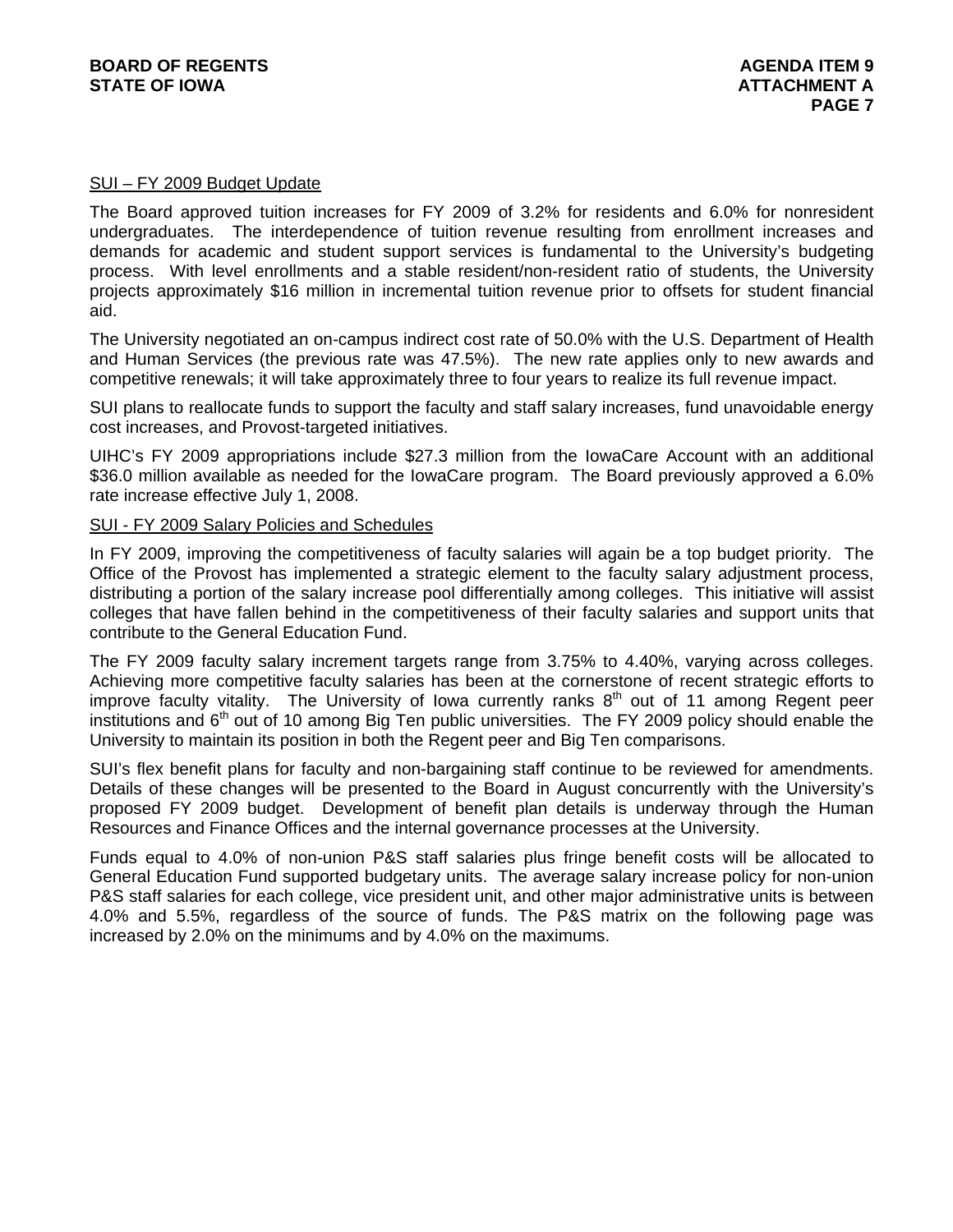# **BOARD OF REGENTS**<br> **BOARD OF REGENTS**<br> **STATE OF IOWA**<br> **ATTACHMENT A**

| Grade          | <b>Minimum</b> | <b>1st Quartile</b> | <b>Midpoint</b> | <b>3rd Quartile</b> | <b>Maximum</b> |
|----------------|----------------|---------------------|-----------------|---------------------|----------------|
| 1              | \$21,684       | \$27,021            | \$32,358        | \$37,695            | \$43,032       |
| $\overline{2}$ | \$23,456       | \$29,236            | \$35,016        | \$40,796            | \$46,576       |
| 3              | \$25,373       | \$31,627            | \$37,881        | \$44,135            | \$50,389       |
| 4              | \$27,459       | \$34,227            | \$40,995        | \$47,762            | \$54,530       |
| 5              | \$29,716       | \$37,110            | \$44,503        | \$51,897            | \$59,290       |
| 6              | \$32,157       | \$40,151            | \$48,145        | \$56,139            | \$64,133       |
| 7              | \$34,782       | \$43,355            | \$51,928        | \$60,501            | \$69,074       |
| 8              | \$37,624       | \$46,900            | \$56,177        | \$65,453            | \$74,729       |
| 9              | \$40,708       | \$50,744            | \$60,779        | \$70,815            | \$80,850       |
| 10             | \$44,037       | \$54,898            | \$65,759        | \$76,619            | \$87,480       |
| 11             | \$47,652       | \$59,400            | \$71,148        | \$82,896            | \$94,644       |
| 12             | \$51,565       | \$64,275            | \$76,984        | \$89,694            | \$102,403      |
| 13             | \$55,767       | \$69,523            | \$83,278        | \$97,034            | \$110,789      |
| 14             | \$60,347       | \$75,228            | \$90,110        | \$104,991           | \$119,872      |
| 15             | \$65,288       | \$81,389            | \$97,490        | \$113,591           | \$129,692      |
| 16             | \$70,627       | \$88,055            | \$105,484       | \$122,912           | \$140,340      |
| 17             | \$76,424       | \$95,271            | \$114,118       | \$132,964           | \$151,811      |
| 18             | \$82,693       | ***                 | ***             | ***                 | <b>OPEN</b>    |

## **Professional and Scientific Salary Schedule 2008-2009**

2.0% Increase in Minimums

4.0% Increase in Maximums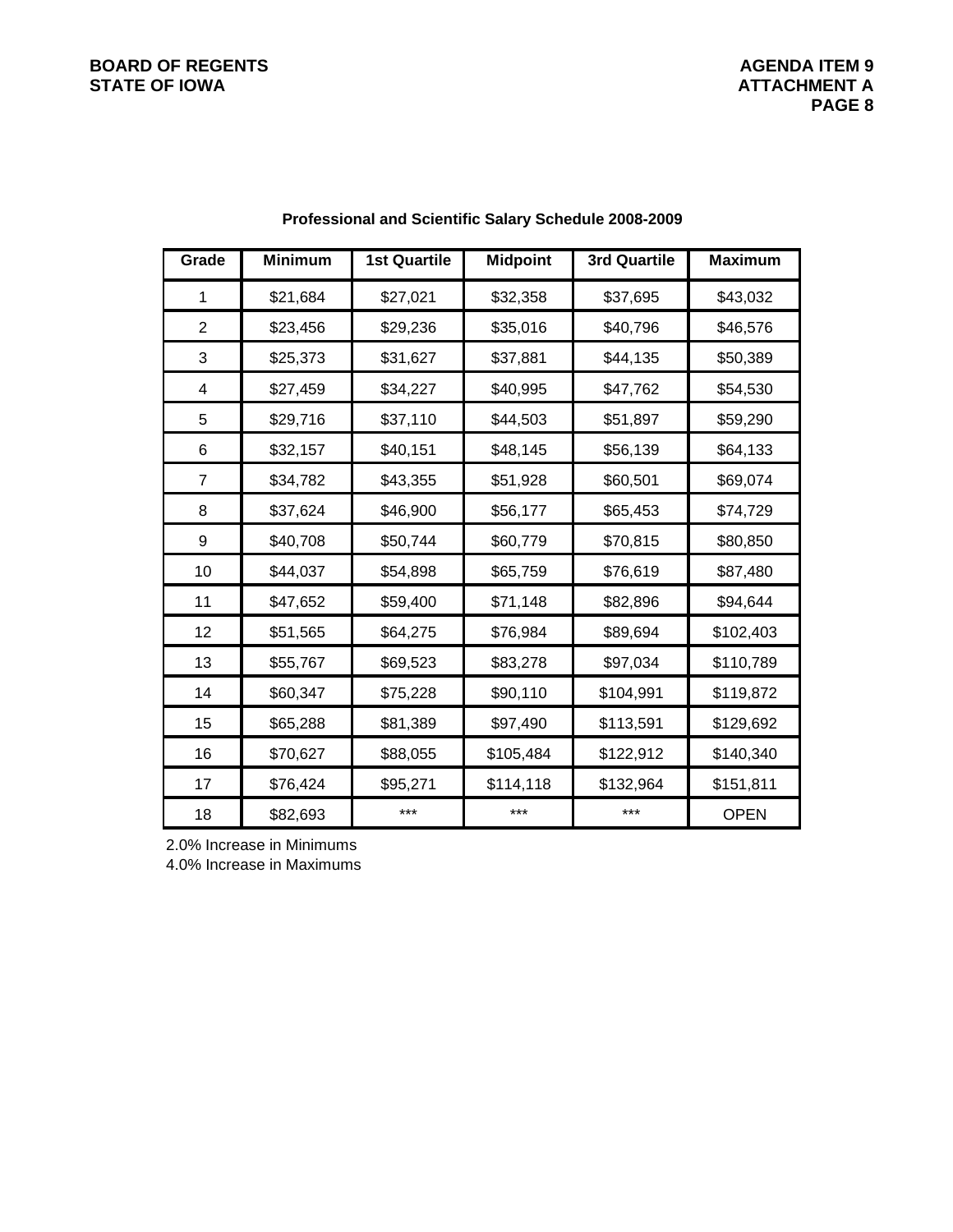## **SUI – Tertiary Health Care Bargaining Unit – SEIU**

Salary policies for the P&S staff included in the tertiary care unit (SEIU) were negotiated in the current collective bargaining agreement. The agreement contains the following salary provisions:

- 1. Bargaining unit employees employed on April 30, 2008, will receive a 4.4% salary increase on the employee's base salary effective July 1, 2008.
- 2. Select classifications will also receive market-based or equity adjustments in addition to the increase in base salary above on July 1, 2008:
	- Individuals in the former Staff Nurse I classification and at the top of the current scale on June 30, 2007, will receive an additional 2%.
	- Individuals in Radiation Therapist, Senior Radiation Therapist, Nuclear Medicine Technologist, Senior Nuclear Medicine Technologist, Dosimetrist I, Dosimetrist II, and all Social Work classifications will receive an additional 1.6%.
	- Individuals in the Clinical Laboratory Scientist I and Clinical Laboratory Scientist II classifications will receive equity adjustments following an increase in the starting salaries for these classifications to \$37,000 and \$40,000 respectively.
- 3. Effective August 1, 2008, staff obtaining or maintaining a position related certification in an approved nationally recognized certification that is not a condition of employment for the classification, will receive a single \$500 installment, prorated for part time. This amount is not a component of base salary. Payment is contingent upon the staff member being assigned and working in a budgeted position that provides patient care services in the related area of the certification. Application for the compensation for the approved certifications must have been made between February 1 and March 15, 2008.
- 4. Staff members employed in the Staff Nurse classification in the Department of Nursing and assigned to units that require twenty-four hour staffing on site, seven days a week, as well as those nurses assigned to the Main Operating Room and the Post Anesthesia Care Unit (PACU), will continue to receive an additional differential of \$1,000 per year, based upon a full time equivalent. Those staff employed less than full time will receive a prorated differential. Nurses that transfer out of the Department of Nursing units receiving the differential will have the amount removed from their base salary upon transfer.
- 5. Additional incremental changes are targeted to provide additional compensation in specific circumstances, such as extra shifts, shift and weekend premiums, and the Nursing Clinical Resource Unit (float pool).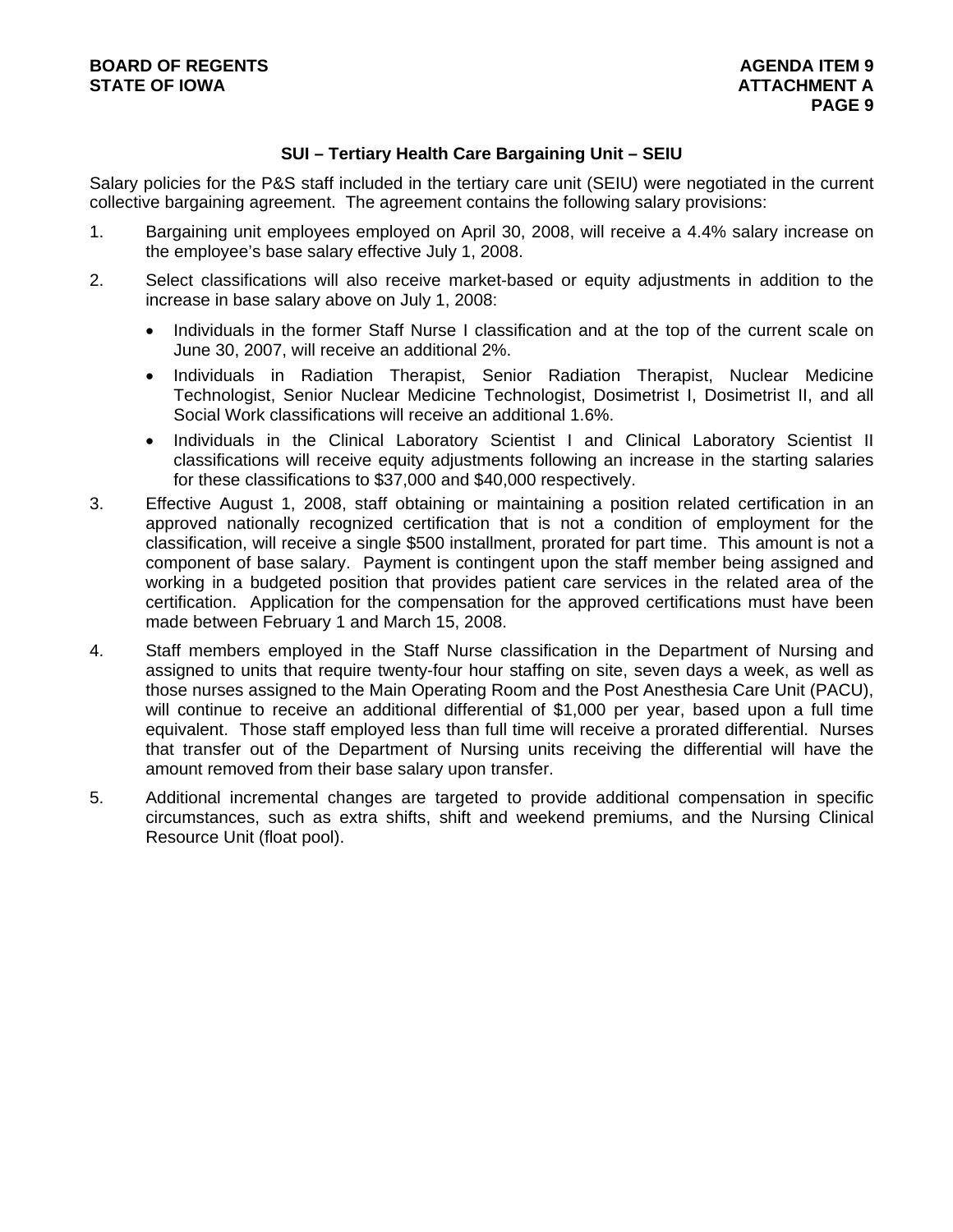## **SUI - Graduate Assistants – COGS**

Salary policies negotiated for organized graduate students (COGS) are detailed below.

The minimum salaries for Graduate Assistants, both Teaching Assistants and Research Assistants under the collective bargaining agreement between the Board of Regents and UE Local 896/COGS will increase effective July 1, 2008, to become:

| Academic Year (50% Appointment): | \$16,575 |
|----------------------------------|----------|
| Fiscal Year (50% Appointment):   | \$20,258 |

Returning bargaining unit employees will receive a minimum salary increase:

| Academic Year (50% Appointment): | \$298 |
|----------------------------------|-------|
| Fiscal Year (50% Appointment):   | \$364 |

Appointments at a different percent time will receive no less than the prorated minimum salary rate.

Fiscal year appointments are effective July 1, 2008. Academic year appointments are effective with the start of the fall term, typically one week prior to the starting of classes or August 18, 2008. Summer Session Teaching Assistant appointments are based upon the prior academic year salary.

The minimum tuition scholarship provided to all bargaining unit graduate teaching and research assistants appointed for a total of 25% or more for the entire semester, academic year or fiscal year, will increase to \$2,477 for each semester (fall and spring), based upon full time enrollment (nine semester hours or more). The minimum tuition scholarship is prorated for a lesser number of credit hours enrolled.

Payment of tuition scholarship for graduate assistants appointed on the General Education Fund (GEF) will be coordinated by the Graduate College. Payment of tuition scholarship from other sources of funds (all non-GEF) will be budgeted through the appointing source.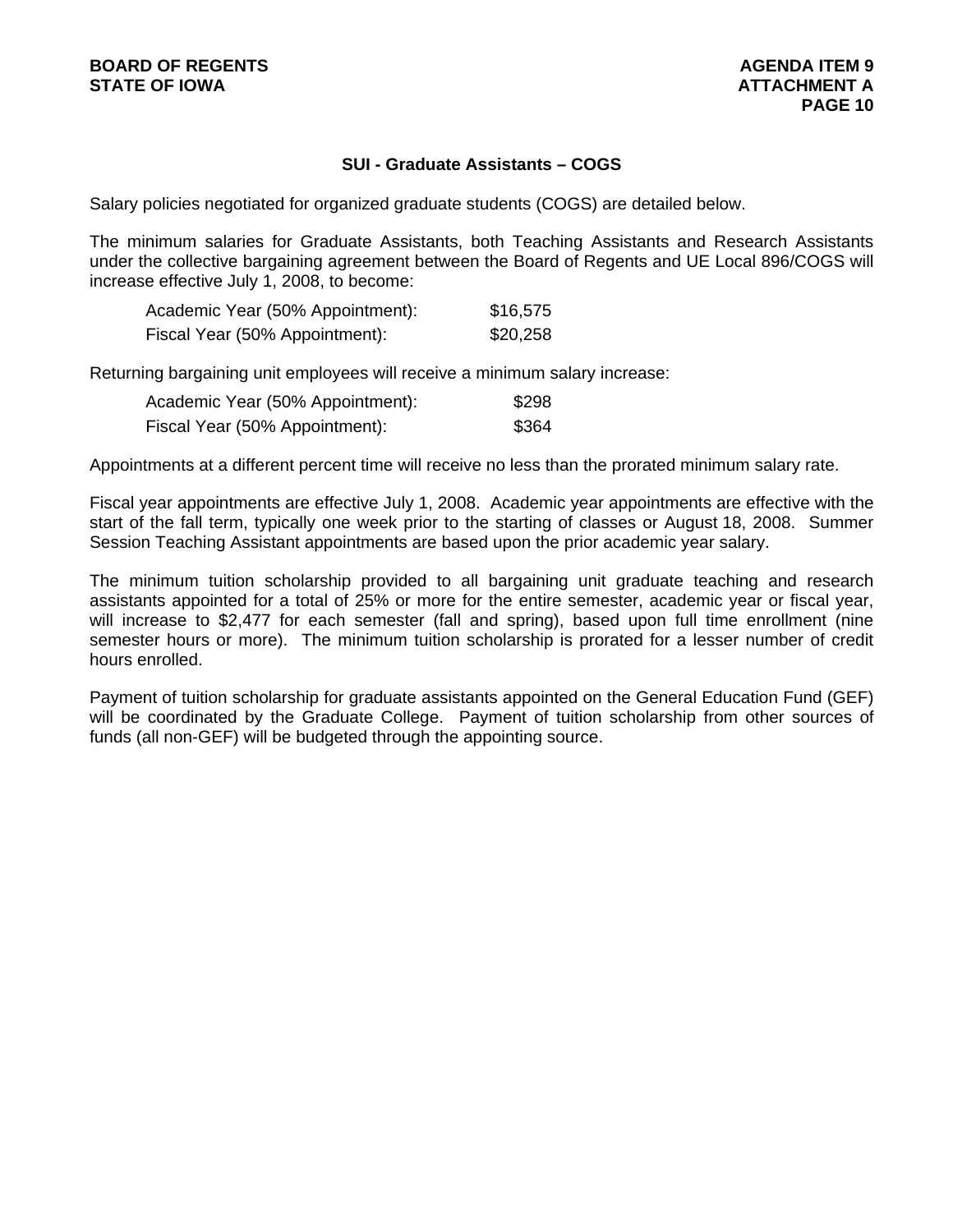## **IOWA STATE UNIVERSITY**

#### ISU - FY 2009 Budget Update

FY 2009 budget planning is being guided by the principles of the Resource Management Model (RMM), a responsibility-centered approach to budget development. The RMM attributes revenues and fully allocated administrative costs to colleges and other major administrative units. RMM provides incentives to maximize revenues and rewards cost efficiencies. The FY 2009 budget will represent the the first year of transition into the new budget model.

ISU's allocation of the state salary funding will be applied to costs negotiated from the collective bargaining agreement for merit personnel, as well as supervisory and confidential employees. Additional salary funding resources will be directed toward improving the competitiveness of faculty salaries. State salary funding will be applied to compensation increases consistent with salary policy.

The general university's FY 2009 state operating appropriation was reduced by \$1 million and a like amount was appropriated specifically to the Veterinary Diagnostic Lab.

The Board approved undergraduate tuition increases for FY 2009 of 3.2% for residents and 2.5% for nonresidents. ISU is projecting a student enrollment increase for FY 2009. The University projects approximately \$12 million in incremental tuition revenue prior to offsets for student financial aid when compared to current FY 2008 estimates. The projected incremental tuition revenue will be used in part to offset \$2 million of projected revenue decreases from other sources.

The University plans to reallocate funds to support costs associated with faculty recruitment and retention, administrative system enhancements and upgrades, facilities improvements, and programmatic initiatives.

#### ISU - FY 2009 Salary Policies and Schedules

One of the university's highest priorities is to ensure that its faculty and staff are compensated at a level that is competitive with similar positions at peer universities. ISU's state salary funding provides for a 3.0% increase for faculty and staff, supports special allocations to improve the competitiveness of faculty and staff salaries, and provides funding for the bargained merit staff salary increases. ISU intends to maximize compensation increases with a combination of incremental revenue and reallocated funds from within college and administrative units.

Iowa State University analyzes its faculty salaries, as well as those of its Board approved group of peer universities, each year using data from the American Association of University Professors and the Association of American Universities Data Exchange. Faculty salaries have been steadily falling below the mean at peer universities since FY 1998, the last year that ISU faculty salaries were at the peer mean. The most recent data for FY 2008 indicated ISU faculty salaries at 95% of the peer mean. The state salary funding provides the opportunity to continue the commitment to improve ISU's ranking among its peers.

For FY 2009, \$3 million of appropriated salary and benefit increase funds is committed for faculty in the University's most outstanding and highest priority academic areas consistent with the strategic plan. The commitment also includes faculty in highly competitive areas as well as the most outstanding individual faculty members whose salaries are not competitive in the marketplace for faculty of their distinction.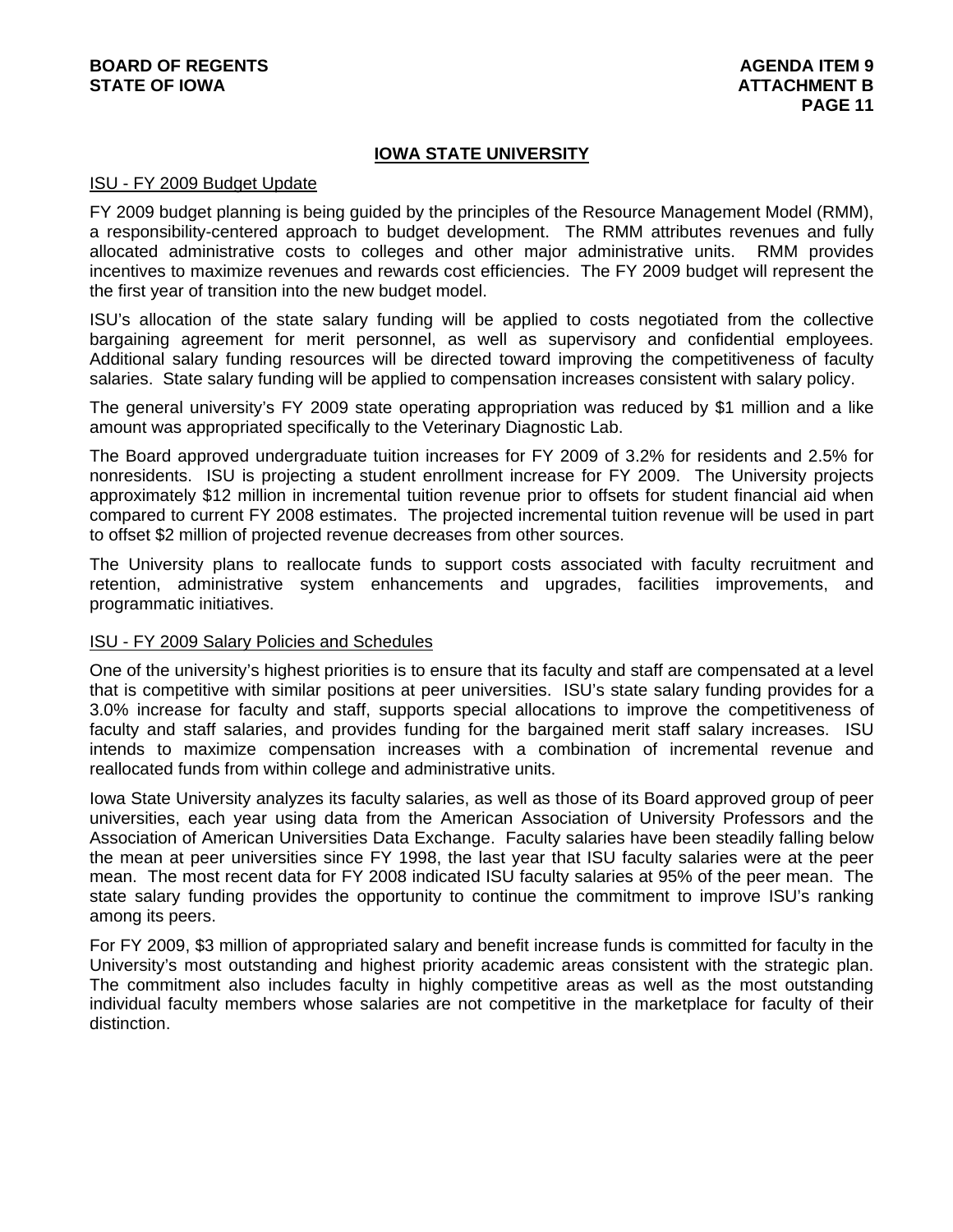Salaries for some professional and scientific staff have also fallen below levels that are competitive in the marketplace. For FY 2009, \$0.5 million is committed to addressing instances where the salaries of professional and scientific staff are not competitive with the market resulting in challenges recruiting and retaining staff in critical areas. The proposed P&S salary matrix (below) remains flat at the minimum and reflects a 3% increase at the maximum of each of the pay grades.

## **IOWA STATE UNIVERSITY**

## **PROFESSIONAL & SCIENTIFIC**

## **2008/2009 PAY MATRIX**

| <b>PAY</b><br><b>GRADE</b> | <b>GRADE</b><br><b>MINIMUM</b> | <b>FIRST</b><br>THIRD | <b>GRADE</b><br><b>MIDPOINT</b> | <b>GRADE</b><br><b>MAXIMUM</b> |
|----------------------------|--------------------------------|-----------------------|---------------------------------|--------------------------------|
|                            | <b>HIRING RANGE</b>            |                       |                                 |                                |
| 11                         | \$28,468                       | \$34,571              | \$37,622                        | \$46,776                       |
| 12                         | \$30,448                       | \$37,300              | \$40,726                        | \$51,004                       |
| 13                         | \$33,255                       | \$41,088              | \$45,005                        | \$56,755                       |
| 14                         | \$36,686                       | \$45,720              | \$50,237                        | \$63,787                       |
| 15                         | \$40,906                       | \$51,411              | \$56,664                        | \$72,422                       |
| 16                         | \$46,516                       | \$58,960              | \$65,183                        | \$83,849                       |
| 17                         | \$52,950                       | \$67,676              | \$75,040                        | \$97,129                       |
| 18                         | \$61,439                       | \$79,180              | \$88,050                        | \$114,661                      |
| 19                         | \$71,995                       | \$93,548              | \$104,324                       | \$136,653                      |
| 20                         | \$85,946                       |                       |                                 |                                |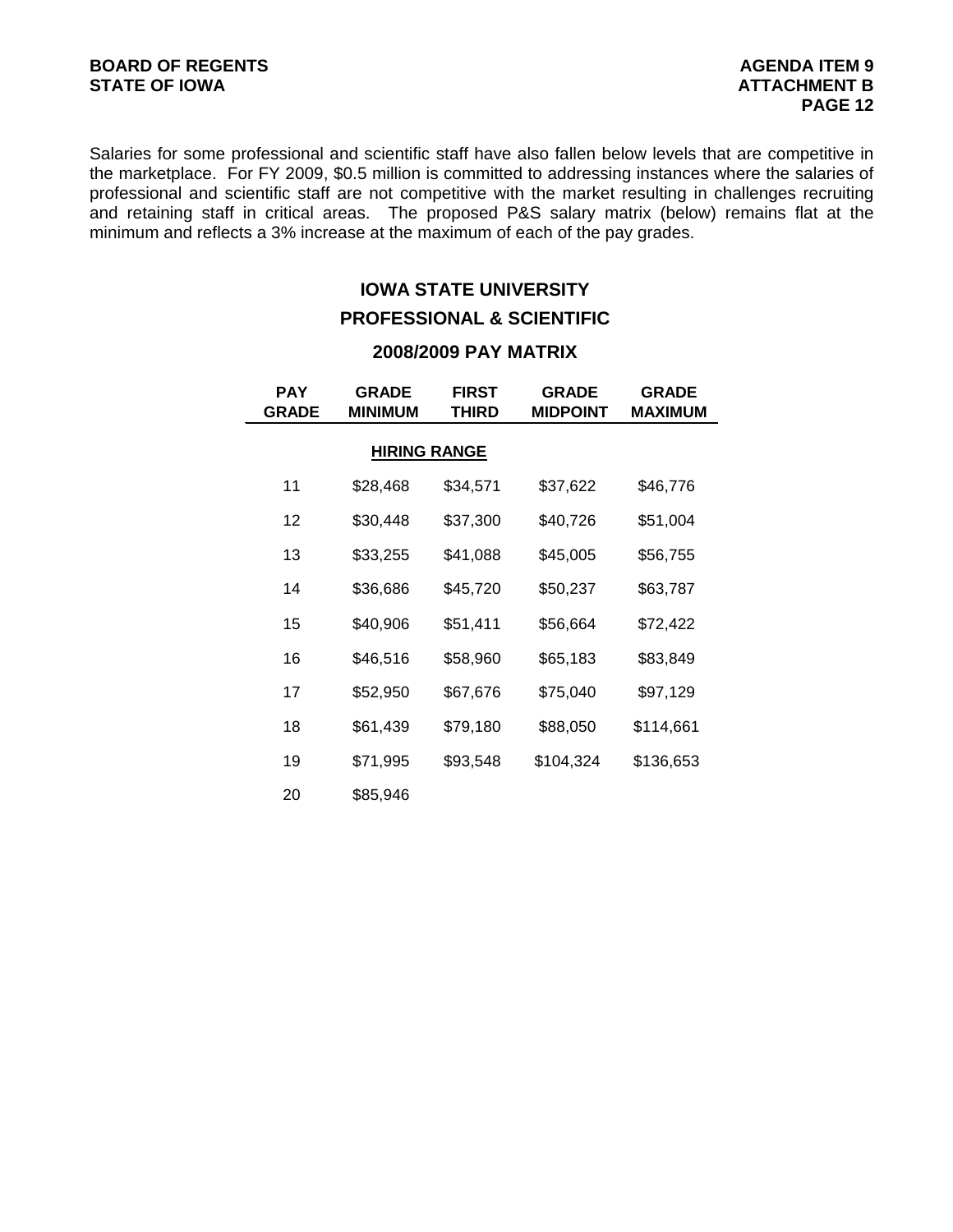### **BOARD OF REGENTS** AGENERATION OF REGENTS AGENERATION OF REGENTS AGENERATION OF REGENTS AGENERATION OF REGENTS AGENERATION OF REGENTS AGENERATION OF REGENTS AGENERATION OF REGENTS AGENERATION OF REGENTS AGENERATION OF REGE **STATE OF IOWA ATTACHMENT C**

#### **UNIVERSITY OF NORTHERN IOWA**

#### UNI – FY 2009 Budget Update

Incremental state salary funds allocated to UNI for FY 2009 will be used to fund the University's mandatory salary/benefit increases resulting from the bargaining agreements and Professional and Scientific employee salary increases.

Undergraduate tuition increases for FY 2009 of 3.2% for residents and 2.2% for nonresidents were approved by the Board. UNI's fall 2008 enrollment projection reflects a decline of 100 students when compared to the actual fall 2007 enrollment. The projected slight enrollment decline coupled with the tuition increase is expected to generate incremental tuition revenue of \$0.9 million when compared to the current FY 2008 budget. Since enrollments are currently projected to decline in future years, strategic initiatives include an emphasis on enrollment management.

Indirect cost revenues are projected to increase approximately \$160,000 in FY 2009 primarily due to the federal research funding for the Iowa Initiative Intervention Project. The additional indirect cost revenue will be somewhat offset due to the projected decrease in interest income.

UNI plans to reallocate resources to fund reaccreditation support, public safety and security, liberal arts core support, reestablish the Center for Enhancement and Teaching, financial aid initiatives focused on recruitment and retention, and utility costs.

#### UNI – FY 2009 Salary Policies and Schedules

Salary increases for professional and scientific staff typically follow the increase bargained by United Faculty, which is 4% on July 1, 2008. In order to sustain competitive salaries, the proposed P&S matrix has been increased 2% at the minimum of each of the eight pay grades and 4% at the maximum as provided in the table below.

## University of Northern Iowa FY 2009 P&S Salary Matrix

| <b>PAY</b> |          | <b>FIRST</b>                           |           | <b>THIRD</b> |                         |
|------------|----------|----------------------------------------|-----------|--------------|-------------------------|
|            |          | <b>GRADE MINIMUM QUARTILE MIDPOINT</b> |           |              | <b>QUARTILE MAXIMUM</b> |
|            |          |                                        |           |              |                         |
| I          | \$24,120 | \$31,240                               | \$38,360  | \$45,480     | \$52,610                |
| П          | \$27,610 | \$35,870                               | \$44,130  | \$52,400     | \$60,660                |
| III        | \$31,770 | \$41,520                               | \$51,270  | \$61,020     | \$70,760                |
| IV         | \$36,850 | \$48,870                               | \$60,890  | \$72,900     | \$84,920                |
| V          | \$43,120 | \$57,540                               | \$71,960  | \$86,390     | \$100,810               |
| VI         | \$51,860 | \$69,060                               | \$86,260  | \$103,450    | \$120,650               |
| VII        | \$61,500 | \$82,620                               | \$103,730 | \$124,850    | \$145,970               |
| VШ         | \$73,500 | \$99,650                               | \$125,790 | \$151,930    | open                    |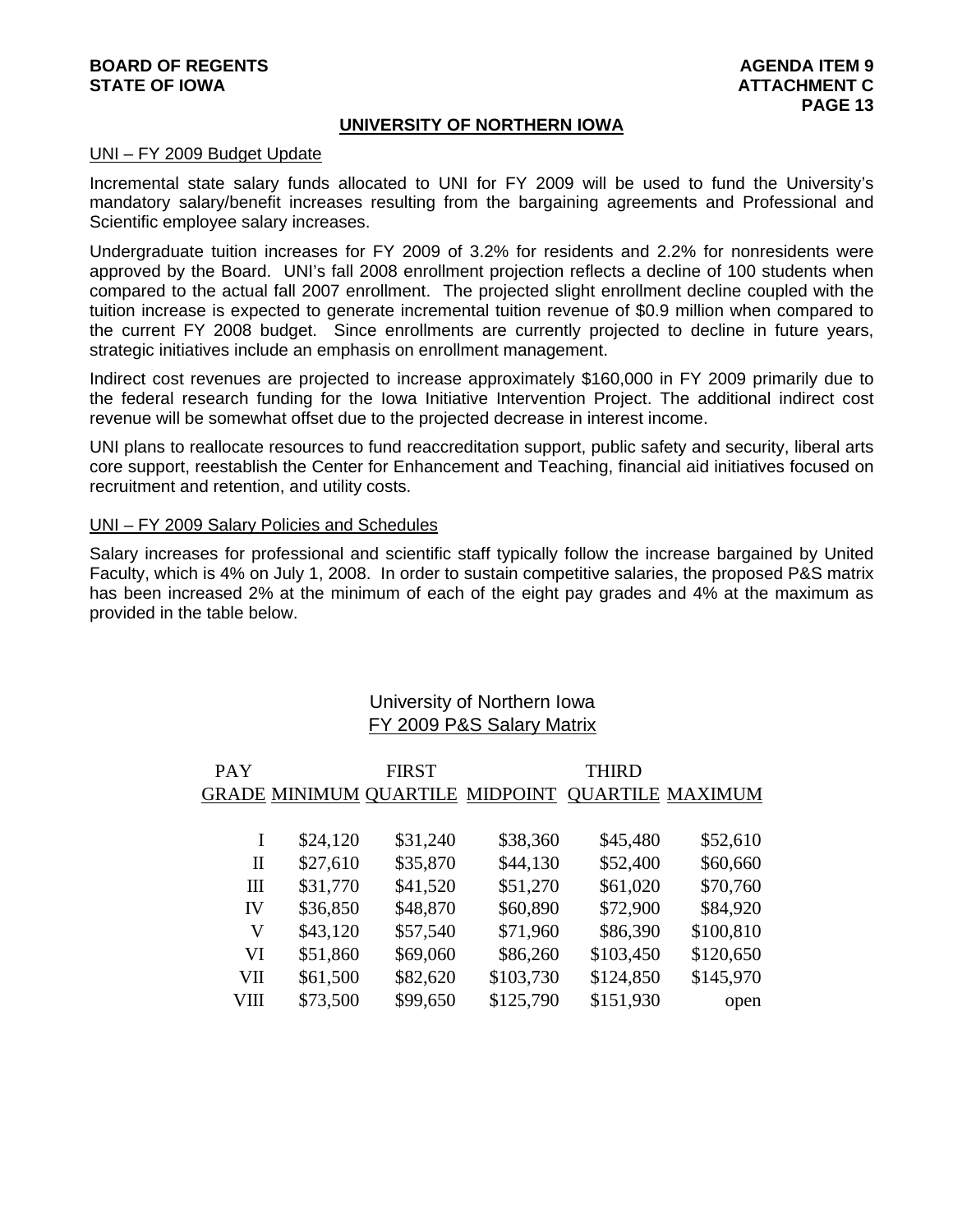## **BOARD OF REGENTS** AGENERATION OF REGENTS **STATE OF IOWA ATTACHMENT D**

## **IOWA SCHOOL FOR THE DEAF**

#### ISD - FY 2009 General Operating Budget

The mission of the Iowa School for the Deaf (ISD) is to enable deaf and hard of hearing children to attain personal excellence by providing comprehensive appropriate educational programs and services to prepare them for community participation as productive adult citizens. The mission is served by accomplishing four strategic goals:

| • Quality Faculty and Staff                     | \$8,963,134  |
|-------------------------------------------------|--------------|
| • High-Quality Transition Services for Students | 334.150      |
| Develop Statewide Outreach Services             | 1,078,489    |
| Demonstrate Effective Stewardship<br>$\bullet$  | 334,150      |
|                                                 | \$10,709,923 |

ISD received an FY 2009 appropriation increase similar to the K-12 allowable growth and salary funding. The incremental state funding will be applied to increased costs for salaries and benefits, insurance premiums, utilities, and transportation.

The following educational programs are included in the FY 2009 operating budget:

- On-Campus The primary educational program provides academic and vocational programming for 110 deaf and hard of hearing children from early childhood through high school.
- Off-Campus Off-campus programs include indirect instruction from itinerant resource teachers to ensure that 70 students are succeeding in their educational programs.
- Reverse Mainstream The program permits non-disabled peers to receive classroom instruction with deaf and hard of hearing students on the ISD campus; it will serve more than 15 students and families during FY 2009.
- Parent/Infant ISD estimates 15 families will receive year-round educational services from the parent/infant program. The program provides an opportunity for parents to observe homebased instruction occurring with their child.

ISD plans to reallocate \$109,000 from regular deaf education and the student life program to extended school year instruction, after school special needs services/instruction, sign language performance interviews, and an American Sign Language facilitator position.

| <b>ISD General Operating Fund</b>     |             |               |               |          |  |  |
|---------------------------------------|-------------|---------------|---------------|----------|--|--|
|                                       |             | Final         | Proposed      | % Change |  |  |
|                                       | Actual      | <b>Budget</b> | <b>Budget</b> | from     |  |  |
|                                       | FY 2007     | FY 2008       | FY 2009       | FY 2008  |  |  |
| <b>REVENUES</b>                       |             |               |               |          |  |  |
| <b>General Appropriations</b>         | \$9,162,890 | \$9,689,607   | \$10,126,391  | 4.5%     |  |  |
| Other (DOE Funds)                     | 169,797     | 169,342       | 169,342       | 0.0%     |  |  |
| <b>Federal Support</b>                | 44,244      | 54,000        | 54,000        | 0.0%     |  |  |
| Interest                              | 35,303      | 25,000        | 25,000        | 0.0%     |  |  |
| <b>Sales and Services</b>             | 342,829     | 323,274       | 323,274       | 0.0%     |  |  |
| Other Income (Princ. Demutualization) | 11,916      | 11,916        | 11,916        | 0.0%     |  |  |
| <b>TOTAL REVENUES</b>                 | \$9,766,979 | \$10,273,139  | \$10,709,923  | 4.3%     |  |  |
| <b>EXPENDITURES</b>                   |             |               |               |          |  |  |
| <b>Salaries</b>                       | \$7,587,136 | \$8,326,603   | \$8,721,343   | 4.7%     |  |  |
| Prof. & Scien. Supplies               | 1,094,811   | 1,115,901     | 1,142,945     | 2.4%     |  |  |
| Library Acquisition                   | 10,536      | 8,226         | 8,226         | 0.0%     |  |  |
| <b>Utilities</b>                      | 373,330     | 395,520       | 410,520       | 3.8%     |  |  |
| <b>Bldg. Repairs</b>                  | 558,372     | 296,193       | 296,193       | 0.0%     |  |  |
| Aud. of State Reimburse               | 15,097      | 40,000        | 40,000        | 0.0%     |  |  |
| Equipment                             | 127,697     | 90,696        | 90,696        | 0.0%     |  |  |
| <b>TOTAL EXPENDITURES</b>             | \$9,766,979 | \$10,273,139  | \$10,709,923  | 4.3%     |  |  |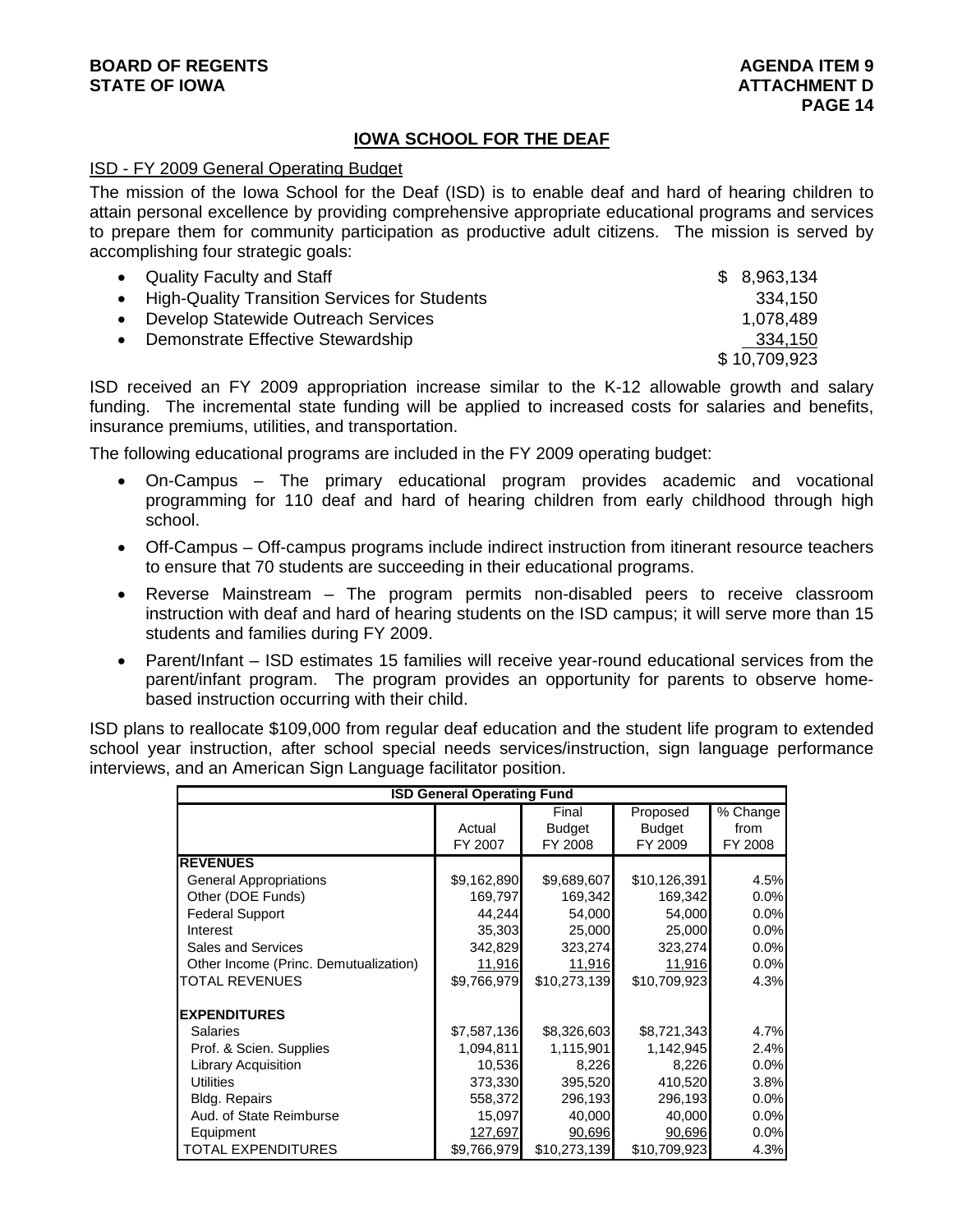## **BOARD OF REGENTS** AGENERATION OF REGENTS AGENERATION OF REGENTS AGENERATION OF REGENTS AGENERATION OF REGENTS AGENERATION OF REGENTS AGENERATION OF REGENTS AGENERATION OF REGENTS AGENERATION OF REGENTS AGENERATION OF REGE **STATE OF IOWA ATTACHMENT D**

## ISD - FY 2009 Restricted Budget

The FY 2009 restricted fund budget of \$897,017 represents a net decrease of \$484,800 from the FY 2008 budget resulting from:

- decreases of \$500,000 in capital funding
- increases of \$9,493 in Nebraska tuition funding and \$5,707 in Iowa grants

Revenue generated from students attending ISD from Nebraska will again be treated as restricted and will be segregated from ISD's general fund appropriation. The FY 2009 budget anticipates 12 students attending from Nebraska, the same number of students as the FY 2008 budget.

The utilization of these restricted funds ties directly to the following strategic areas:

| quality faculty and staff                                       | \$565,120 |
|-----------------------------------------------------------------|-----------|
| availability and access to technology                           | 107,642   |
| technology purchases and utilization in the educational program | 107,642   |
| staff hiring and focus on Individual Education Program outcomes | 8,970     |
| student enrichment activities                                   | 98,673    |
| staff development opportunities                                 | 8,970     |
|                                                                 | \$897,017 |

|                                       |             |               |               | <b>ISD Restricted Fund</b> |  |  |  |  |  |  |  |  |  |
|---------------------------------------|-------------|---------------|---------------|----------------------------|--|--|--|--|--|--|--|--|--|
|                                       |             | Final         | Proposed      | % Change                   |  |  |  |  |  |  |  |  |  |
|                                       | Actual      | <b>Budget</b> | <b>Budget</b> | from                       |  |  |  |  |  |  |  |  |  |
|                                       | FY 2007     | FY 2008       | FY 2009       | FY 2008                    |  |  |  |  |  |  |  |  |  |
| <b>REVENUES</b>                       |             |               |               |                            |  |  |  |  |  |  |  |  |  |
| <b>Capital Appropriations</b>         | \$262,000   | \$500,000     | \$0           | $-100.0%$                  |  |  |  |  |  |  |  |  |  |
| <b>Federal Support</b>                | 131,229     | 142,723       | 148,430       | 4.0%                       |  |  |  |  |  |  |  |  |  |
| Interest                              | 35,801      | 30,000        | 30,000        | 0.0%                       |  |  |  |  |  |  |  |  |  |
| Sales and Services (Neb. Revenue)     | 797,295     | 706,094       | 715,587       | 1.3%                       |  |  |  |  |  |  |  |  |  |
| Other Income                          | 7,648       | 3,000         | 3,000         | 0.0%                       |  |  |  |  |  |  |  |  |  |
| TOTAL REVENUES                        | \$1,233,973 | \$1,381,817   | \$897,017     | $-35.1%$                   |  |  |  |  |  |  |  |  |  |
| <b>EXPENDITURES</b>                   |             |               |               |                            |  |  |  |  |  |  |  |  |  |
| <b>Salaries</b>                       | \$601,887   | \$631,665     | \$650,987     | 3.1%                       |  |  |  |  |  |  |  |  |  |
| Professional & Scientific Supplies    | 100,504     | 150,951       | 146,829       | $-2.7%$                    |  |  |  |  |  |  |  |  |  |
| <b>Library Acquisition</b>            |             | 2,600         | 2,600         | 0.0%                       |  |  |  |  |  |  |  |  |  |
| <b>Utilities</b>                      |             | 30,000        | 30,000        | 0.0%                       |  |  |  |  |  |  |  |  |  |
| <b>Building Repairs</b>               | 762,778     | 550,000       | 50,000        | $-90.9%$                   |  |  |  |  |  |  |  |  |  |
| <b>Auditor of State Reimbursement</b> |             | 1,000         | 1,000         | 0.0%                       |  |  |  |  |  |  |  |  |  |
| Equipment                             | 14,843      | 15,601        | 15,601        | 0.0%                       |  |  |  |  |  |  |  |  |  |
| TOTAL EXPENDITURES                    | \$1,480,012 | \$1,381,817   | \$897,017     | $-35.1%$                   |  |  |  |  |  |  |  |  |  |

#### ISD – FY 2009 Pay Policies and Schedules

ISD proposes to increase the faculty salary matrix by 2% as provided on the following page. Qualified faculty will continue to receive merit pay for sign language proficiency and professional certifications. Eligible faculty will receive a one step increase on the matrix and will also be provided increases for attainment of additional education. ISD will also provide an increase of \$1,200 to each faculty member similar to quality initiatives in K-12 schools that is built into the faculty pay matrix. With the increase of \$1,200, the overall average percentage increase for faculty is expected to be 4.46%.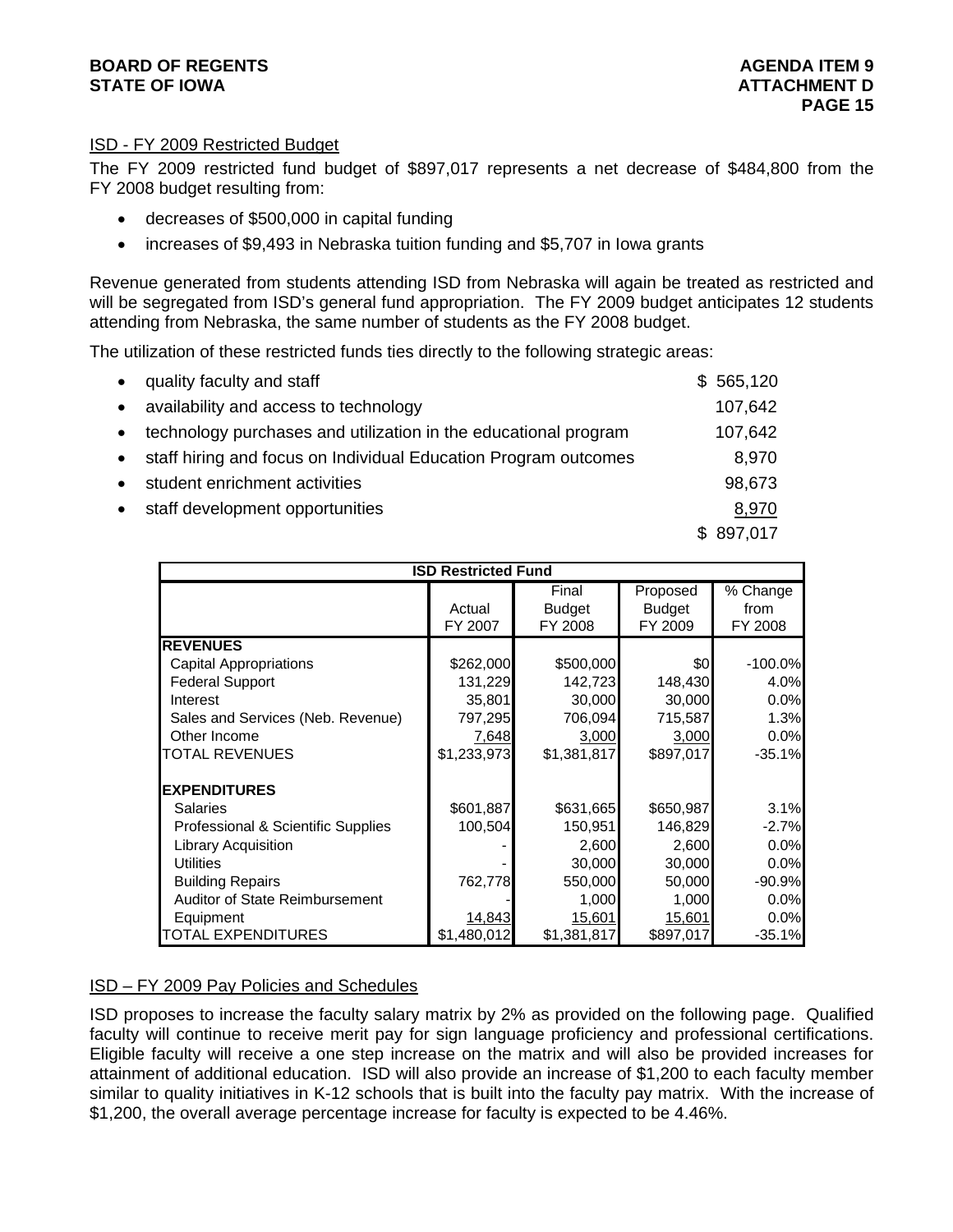## FY 2009 FACULTY SALARY MATRIX IOWA SCHOOL FOR THE DEAF

| <b>TRACK</b><br><b>DEGREE</b> | $\mathbf{I}$<br>BA          | $\sf II$<br><b>BA+15</b> | $\mathbf{III}$<br>BA+30 | ${\sf IV}$<br>МA | V<br>$MA+15$                                                  | VI<br>MA+30 | VII<br>ED SPEC            |
|-------------------------------|-----------------------------|--------------------------|-------------------------|------------------|---------------------------------------------------------------|-------------|---------------------------|
| Beginning                     | 39,126                      | 40,829                   | 42,531                  | 45,936           | 47,639                                                        | 49,341      | 51,044                    |
| Step 1                        | 39,807                      | 41,544                   | 43,281                  | 46,753           | 48,490                                                        | 50,226      | 51,964                    |
| Step 2                        | 40,502                      | 42,273                   | 44,045                  | 47,588           | 49,359                                                        | 51,130      | 52,902                    |
| Step 3                        | 41,210                      | 43,017                   | 44,825                  | 48,438           | 50,244                                                        | 52,051      | 53,857                    |
| Step 4                        | 41,933                      | 43,776                   | 45,619                  | 49,304           | 51,147                                                        | 52,991      | 54,834                    |
| Step 5                        | 42,671                      | 44,550                   | 46,430                  | 50,190           | 52,068                                                        | 53,948      | 55,828                    |
| Step 6                        | 43,423                      | 45,340                   | 47,257                  | 51,092           | 53,009                                                        | 54,927      | 56,844                    |
| Step 7                        | 44,189                      | 46,144                   | 48,101                  | 52,011           | 53,967                                                        | 55,923      | 57,879                    |
| Step 8                        | 44,971                      | 46,966                   | 48,961                  | 52,950           | 54,945                                                        | 56,940      | 58,934                    |
| Step 9                        |                             | 47,805                   | 49,838                  | 53,909           | 55,942                                                        | 57,977      | 60,013                    |
| Step 10                       |                             | 48,659                   | 50,735                  | 54,885           | 56,960                                                        | 59,036      | 61,111                    |
| Step 11                       |                             | 49,530                   | 51,647                  | 55,881           | 57,998                                                        | 60,115      | 62,231                    |
| Step 12                       |                             |                          | 52,578                  | 56,898           | 59,057                                                        | 61,216      | 63,375                    |
| Step 13                       |                             |                          | 53,529                  | 57,934           | 60,135                                                        | 62,339      | 64,540                    |
| Step 14                       |                             |                          | 54,498                  | 58,991           | 61,237                                                        | 63,484      | 65,729                    |
| Step 15                       |                             |                          |                         | 60,068           | 62,360                                                        | 64,651      | 66,942                    |
| Step 16                       |                             |                          |                         | 61,168           | 63,505                                                        | 65,843      | 68,181                    |
| Step 17                       |                             |                          |                         |                  | 64,674                                                        | 67,058      | 69,442                    |
| Step 18                       |                             |                          |                         |                  | 65,867                                                        | 68,299      | 70,730                    |
| Step 19                       |                             |                          |                         |                  |                                                               | 69,563      | 72,042                    |
| Step 20                       |                             |                          |                         |                  |                                                               | 70,852      | 73,382                    |
| CED                           | Provisional<br>Professional |                          | 750<br>1,500            |                  | Sign Language Certification:<br>Intermediate Plus<br>Advanced |             | \$200<br>\$400            |
|                               | (ASHA)                      |                          | \$750                   |                  | <b>Advanced Plus</b><br>Superior<br><b>Superior Plus</b>      |             | \$600<br>\$800<br>\$1,000 |

For individuals with an appropriate Ph.D., the Superintendent has the authority to pay 10% above the person's relative position on the Ed. Spec. track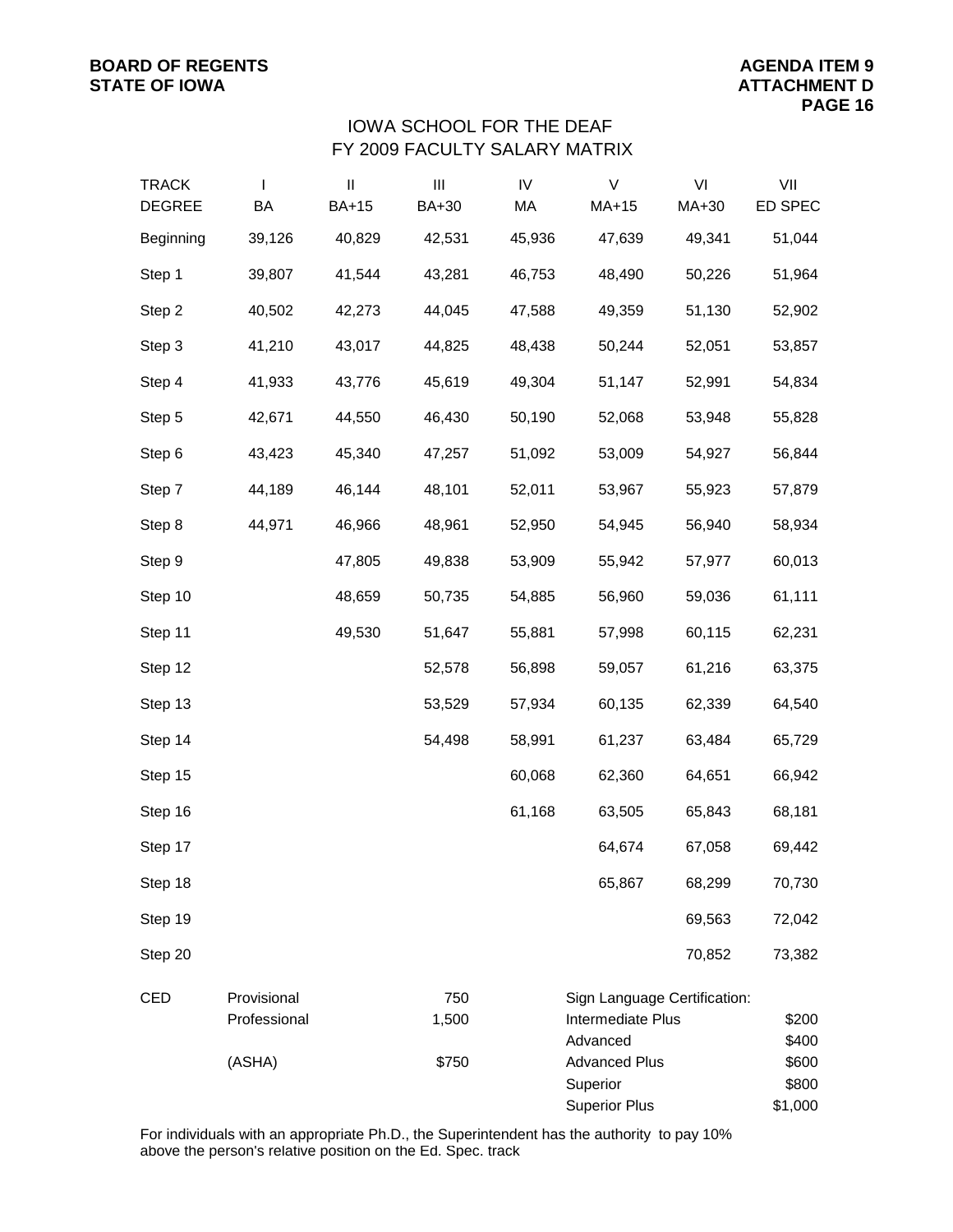## **BOARD OF REGENTS AGENDA ITEM 9**

The proposed extracurricular pay schedule as shown below is unchanged from FY 2008.

## **ISD – FY 2009 Supplemental Pay**

HEAD COACH ------------------------

|                     |      |      |      | 4    | 5    | 6    |      | 8    | 9    | 10   | 11   | 12   | 13   | 14   | 15                    |
|---------------------|------|------|------|------|------|------|------|------|------|------|------|------|------|------|-----------------------|
| <b>FOOTBALL</b>     | 2651 | 2731 | 2813 | 2897 | 2984 | 3074 | 3165 | 3261 | 3359 | 3459 | 3563 | 3670 | 3780 | 3893 | 4010                  |
| <b>BASKETBALL</b>   | 2651 | 2731 | 2813 | 2897 | 2984 | 3074 | 3165 | 3261 | 3359 | 3459 | 3563 | 3670 | 3780 | 3893 | 4010                  |
| VOLLEYBALL          | 2651 | 2731 | 2813 | 2897 | 2984 | 3074 | 3165 | 3261 | 3359 | 3459 | 3563 | 3670 | 3780 | 3893 | 4010                  |
| <b>TRACK</b>        | 2651 | 2731 | 2813 | 2897 | 2984 | 3074 | 3165 | 3261 | 3359 | 3459 | 3563 | 3670 | 3780 | 3893 | 4010                  |
| WRESTLING           | 2651 | 2731 | 2813 | 2897 | 2984 | 3074 | 3165 | 3261 | 3359 | 3459 | 3563 | 3670 | 3780 | 3893 | 4010                  |
| <b>CHEERLEADING</b> | 2651 | 2731 | 2813 | 2897 | 2984 | 3074 | 3165 | 3261 | 3359 | 3459 | 3563 | 3670 | 3780 | 3893 | 4010                  |
|                     |      |      |      |      |      |      |      |      |      |      |      |      |      |      | ----------- --------- |

ASSISTANT HIGH SCHOOL/JUNIOR HIGH SCHOOL

------------------------ -- ----------- ----------- ----------- ----------- ------------- ----

|                 |      |      | ----------- ----------- | 4    | 5    | 6    |      | 8    | 9    |      |             | 12   | 13   | 14   | 15   |
|-----------------|------|------|-------------------------|------|------|------|------|------|------|------|-------------|------|------|------|------|
| <b>FOOTBALL</b> | 2068 | 2130 | 2194                    | 2260 | 2328 | 2398 | 2470 | 2544 | 2620 | 2699 | 2780        | 2863 | 2949 | 3037 | 3129 |
| BASKETBALL      | 2068 | 2130 | 2194                    | 2260 | 2328 | 2398 | 2470 | 2544 | 2620 | 2699 | 2780        | 2863 | 2949 | 3037 | 3129 |
| VOLLEYBALI      | 2068 | 2130 | 2194                    | 2260 | 2328 | 2398 | 2470 | 2544 | 2620 | 2699 | 2780        | 2863 | 2949 | 3037 | 3129 |
| TRACK           | 2068 | 2130 | 2194                    | 2260 | 2328 | 2398 | 2470 | 2544 | 2620 | 2699 | 2780        | 2863 | 2949 | 3037 | 3129 |
| WRESTLING       | 2068 | 2130 | 2194                    | 2260 | 2328 | 2398 | 2470 | 2544 | 2620 | 2699 | 2780        | 2863 | 2949 | 3037 | 3129 |
|                 |      |      |                         |      |      |      |      |      |      |      | ----------- |      |      |      |      |

EXTRACURRICULAR ------------------------ -----

|                    |      |      |      | 4    | 5.   | 6    |      | 8    | 9    | 10   |             | 12   | 13   | 14                     | 15          |
|--------------------|------|------|------|------|------|------|------|------|------|------|-------------|------|------|------------------------|-------------|
| <b>SENIORS</b>     | 1240 | 1240 | '240 | 1240 | 1240 | 1240 | 1240 | 1240 | 1240 | 1240 | '240        | 1240 | 1240 | 1240                   | 1240        |
| <b>JUNIORS</b>     | 931  | 931  | 931  | 931  | 931  | 931  | 931  | 931  | 931  | 931  | 931         | 931  | 931  | 931                    | 931         |
| <b>CONCESSIONS</b> | 931  | 959  | 988  | 1018 | 1049 | 1080 | 1112 | 1145 | 1179 | 1214 | 250         | 1288 | 1327 | 1367                   | 1408        |
| <b>YEARBOOK</b>    | 931  | 959  | 988  | 1018 | 1049 | 1080 | 1112 | 1145 | 1179 | 1214 | 250         | 1288 | 1327 | 1367                   | 1408        |
| <b>OTHER</b>       | 931  | 959  | 988  | 1018 | 1049 | 1080 | 1112 | 1145 | 1179 | 1214 | 1250        | 1288 | 1327 | 1367                   | 1408        |
|                    |      |      |      |      |      |      |      |      |      |      | ----------- |      |      | ----------- ---------- | ----------- |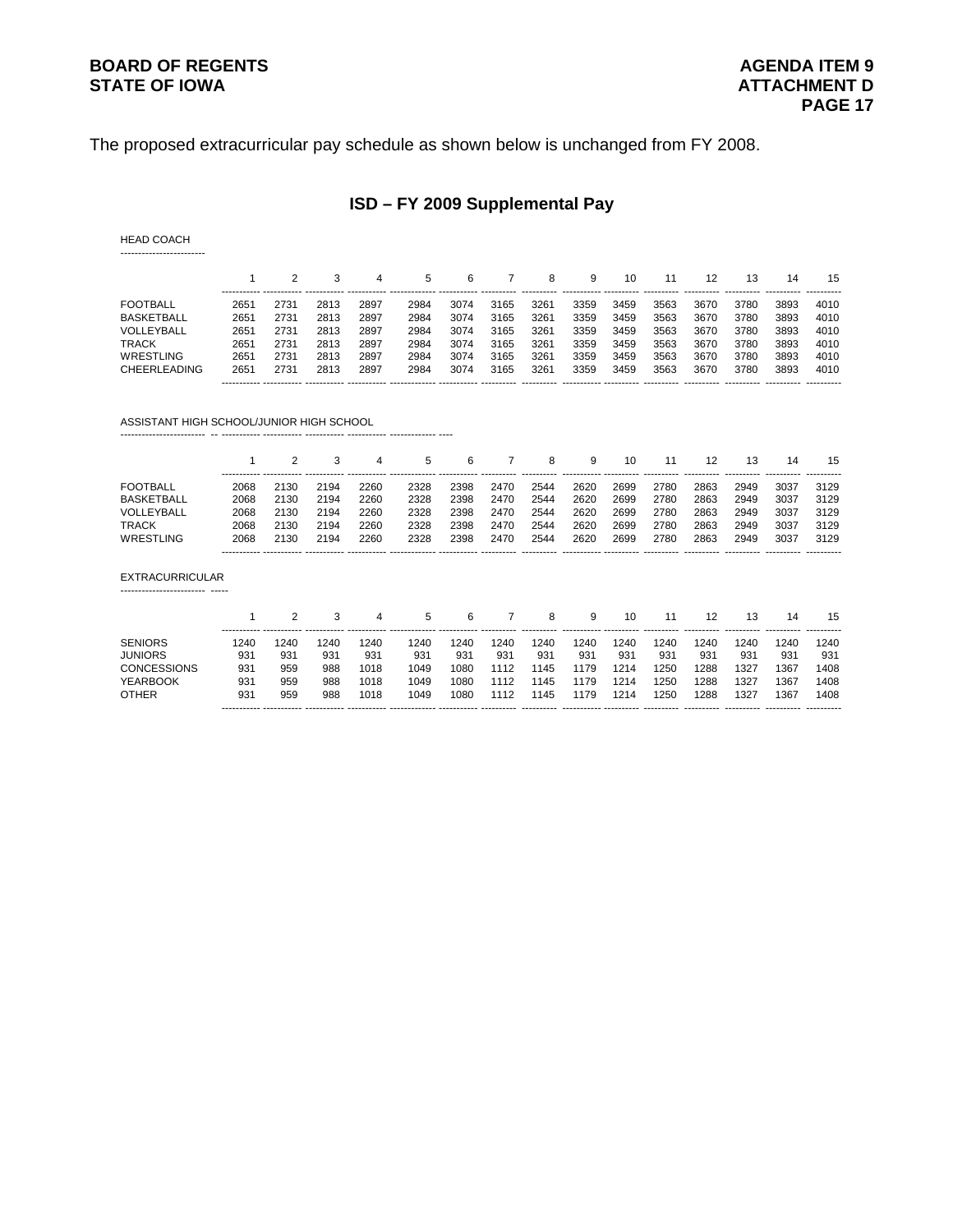ISD and IBS share a single Professional & Scientific salary matrix. The proposed ISD professional and scientific salary schedule shown below is increased by 3% at the minimum and maximum for each of the six pay grades. Professional and Scientific staff members are eligible for sign language proficiency merit pay at ISD.

The average P&S increase at ISD is expected to be 4.06%.

## Salary Grade Minimum Midpoint Maximum Spread 1 \$31,061 \$37,775 \$44,489 43.23% 2 \$33,398 \$41,122 \$48,845 46.25% 3 \$37,710 \$46,460 \$55,210 46.40% 4 \$41,732 \$52,496 \$63,260 51.59% 5 \$46,034 \$58,329 \$70,624 53.42% 6 \$51,405 \$65,849 \$80,294 56.20%

## PROFESSIONAL AND SCIENTIFIC SALARY SCHEDULE IOWA SCHOOL FOR THE DEAF

2008-09

#### SALARY GRADE ASSIGNMENTS

- 3 Accountant Educational Interpreter Recreation Utilization Coordinator Registered Nurse I Residential Counselor Sign Language Communications Program Coordinator
- 4 Administrative Assistant Social Worker
- 5 Director of Development Director of Human Resources Information Technology Specialist Outreach Coordinator Registered Nurse, Head Residence Dean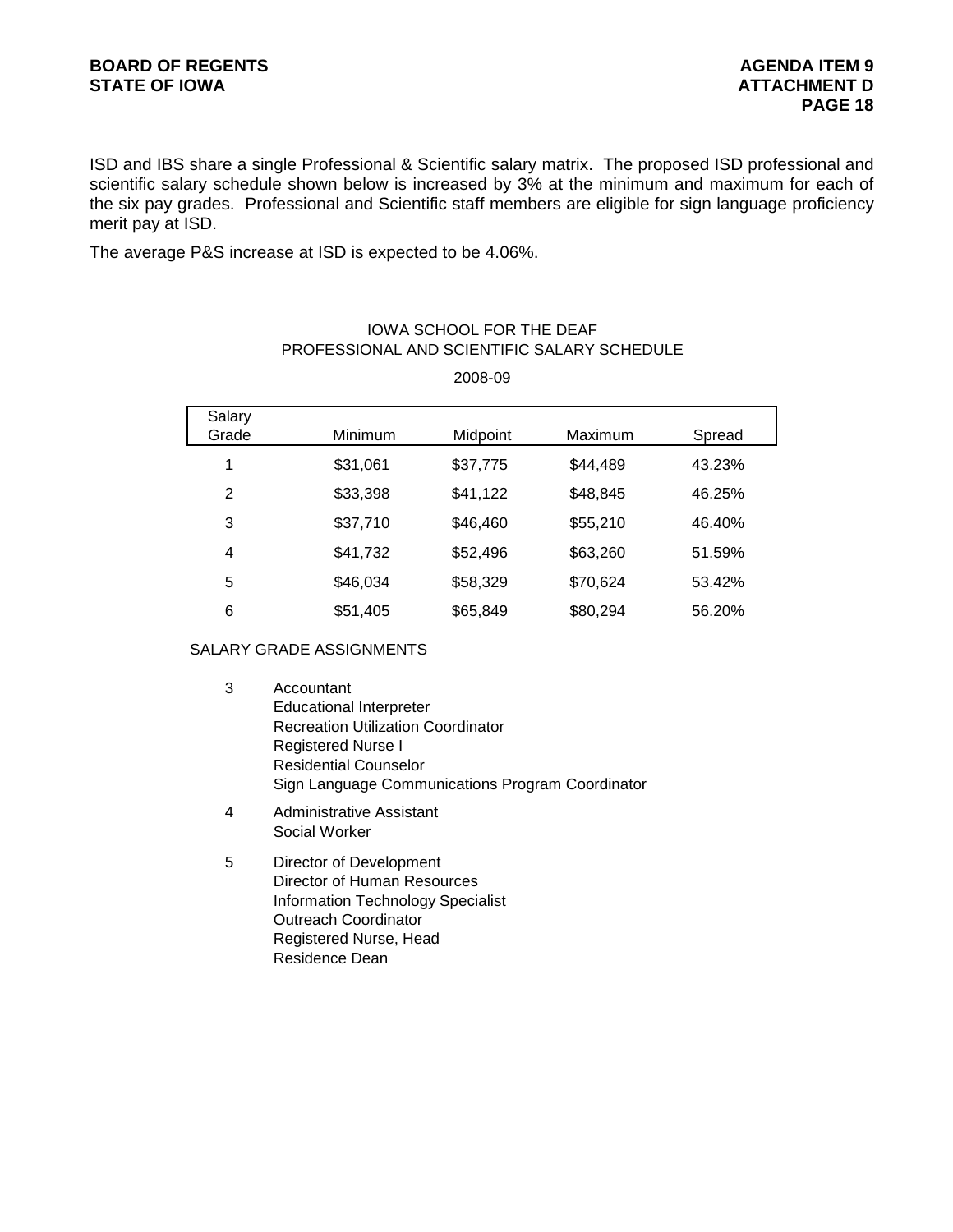## **BOARD OF REGENTS AGENTS** AGENDA ITEM 9 **STATE OF IOWA ATTACHMENT E**

## **IOWA BRAILLE AND SIGHT SAVING SCHOOL**

## IBS FY 2009 General Fund Operating Budget

The mission of the Iowa Braille and Sight Saving School (IBS) is to enable Iowa's students who are blind or visually impaired to function as independently as possible in all aspects of life by providing appropriate educational opportunities, resources, and support services. The mission is served by accomplishing four strategic goals:

| Improve quality of programs provided to students enhancing literacy         | \$3,817,529 |
|-----------------------------------------------------------------------------|-------------|
| Develop and maintain a process for the delivery of Early Childhood Services | 408,390     |
| Improve the literacy of children who are blind or visually impaired         | 1,400,975   |
| • Create and sustain opportunities through collaborative efforts            | 3,251,268   |
|                                                                             | \$8,878,162 |

IBS received an FY 2009 appropriation increase similar to the K-12 allowable growth and salary funding. The incremental state funding will be applied to increased costs for salaries and benefits, insurance premiums, utilities, and transportation.

Sales and Services revenue is projected to increase \$1.2 million when compared to the FY 2008 budget. The projected increase includes \$0.8 million in service billing revenue due to the anticipation of 11 Vision Itinerant Teachers from the AEAs becoming employees of IBS, and \$0.4 million in rental income from AmeriCorp. The additional revenue will support the salary costs of the teachers and the additional operating expenses, including building repairs, related to AmeriCorp being sited at the School.

Adding teachers to the IBS payroll will eliminate duplicate service delivery by creating a seamless coordinated system of services to blind and visually impaired students across multiple funding sources and agencies. Their employment with IBS will also ensure standardized professional supervision, ongoing professional development, and an equitable assignment of duties.

The school plans to reallocate \$74,206 in FY 2009 from administrative support and student services to support a Literacy/Reading Specialist to serve students, parents, and educators statewide. The reallocations will increase efficiency and effectiveness of services to all children in Iowa who are blind or visually impaired.

|                                       | <b>IBS General Operating Fund</b> |                               |                                      |                                           |
|---------------------------------------|-----------------------------------|-------------------------------|--------------------------------------|-------------------------------------------|
|                                       | Actual<br>FY 2007                 | Approved<br>Budget<br>FY 2008 | Proposed<br><b>Budget</b><br>FY 2009 | $\overline{\%}$ Change<br>from<br>FY 2008 |
| <b>REVENUES</b>                       |                                   |                               |                                      |                                           |
| <b>General Appropriations</b>         | \$5,127,507                       | \$5,456,107                   | \$5,725,951                          | 4.9%                                      |
| Other (DOE Funds)                     | 95,545                            | 88,643                        | 88,643                               | 0.0%                                      |
| <b>Federal Support</b>                | 255,426                           | 334,696                       | 319,550                              | $-4.5%$                                   |
| Interest                              | 30,519                            | 24,000                        | 40,000                               | 66.7%                                     |
| <b>Reimb. Indirect Costs</b>          | 38,211                            | 39,626                        | 41,501                               | 4.7%                                      |
| Sales and Services                    | 71,450                            | 1,440,806                     | 2,653,057                            | 84.1%                                     |
| Other Income (Princ. Demutualization) | 19,008                            | 18,685                        | 9,460                                | $-49.4%$                                  |
| <b>TOTAL REVENUES</b>                 | \$5,637,666                       | \$7,402,563                   | \$8,878,162                          | 19.9%                                     |
| <b>EXPENDITURES</b>                   |                                   |                               |                                      |                                           |
| <b>Salaries</b>                       | \$4,303,424                       | \$5,768,055                   | \$6,844,507                          | 18.7%                                     |
| Prof. & Scien. Supplies               | 796,818                           | 1,228,089                     | 1,294,205                            | 5.4%                                      |
| Library Acquisition                   | 4,829                             | 7,212                         | 3,000                                | $-58.4%$                                  |
| <b>Utilities</b>                      | 190,193                           | 206,450                       | 230,000                              | 11.4%                                     |
| Bldg. Repairs                         | 275,699                           | 110,257                       | 431,450                              | 291.3%                                    |
| Aud. of State Reimburse               | 22,045                            | 27,000                        | 30,000                               | 11.1%                                     |
| Equipment                             | 44,658                            | 55,500                        | 45,000                               | $-18.9%$                                  |
| <b>TOTAL EXPENDITURES</b>             | \$5,637,666                       | \$7,402,563                   | \$8,878,162                          | 19.9%                                     |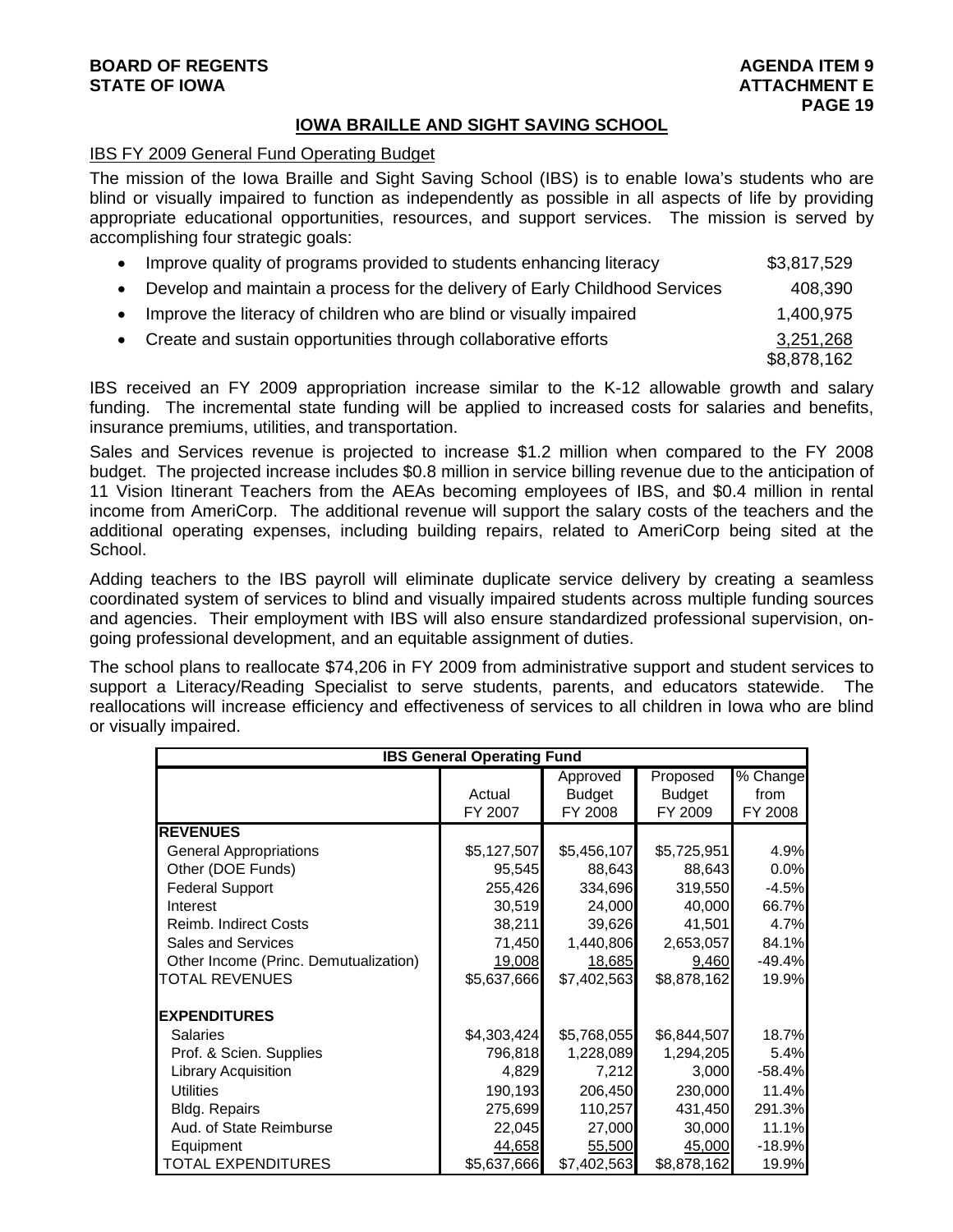#### IBS FY 2009 Restricted Budget

The FY 2009 restricted fund budget of \$828,471 represents a decrease of \$230,134 from the FY 2008 budget, which includes:

- increases of \$71,419 in federal support from three grants and \$201,947 in other income from the endowment primarily for building repairs and student scholarships
- decreases of \$500,000 in capital appropriations and \$3,500 in sales and services due to a discontinued program

The market value of the school's unrestricted endowment fund at March 31, 2008 was \$3,333,428. Similar to prior years, IBS anticipates spending \$361,000 in unrestricted endowment funds in FY 2009. Building repairs comprise \$350,000 of the unrestricted endowment budgeted expenditures with the remainder consisting of therapeutic horseback riding, leisure activities, and furniture. The unrestricted endowment monies of \$361,000 coupled with \$105,000 of endowment funds are included in the FY 2009 restricted budget and comprise the other income of \$466,000.

| <b>IBS Restricted Fund</b>         |             |               |               |           |  |  |  |  |  |
|------------------------------------|-------------|---------------|---------------|-----------|--|--|--|--|--|
|                                    |             | Approved      | Proposed      | % Change  |  |  |  |  |  |
|                                    | Actual      | <b>Budget</b> | <b>Budget</b> | from      |  |  |  |  |  |
|                                    | FY 2007     | FY 2008       | FY 2009       | FY 2008   |  |  |  |  |  |
| <b>REVENUES</b>                    |             |               |               |           |  |  |  |  |  |
| <b>Capital Appropriations</b>      | \$388,000   | \$500,000     |               | $-100.0%$ |  |  |  |  |  |
| <b>Federal Support</b>             | 283,925     | 271,052       | 342,471       | 26.3%     |  |  |  |  |  |
| <b>Sales and Services</b>          | 1,342,315   | 23,500        | 20,000        | $-14.9%$  |  |  |  |  |  |
| Other Income                       | 51,379      | 264,053       | 466,000       | 76.5%     |  |  |  |  |  |
| <b>TOTAL REVENUES</b>              | \$2,065,619 | \$1,058,605   | \$828,471     | $-21.7%$  |  |  |  |  |  |
| <b>EXPENDITURES</b>                |             |               |               |           |  |  |  |  |  |
| <b>Salaries</b>                    | \$1,395,724 | \$60,000      | \$24,705      | $-58.8%$  |  |  |  |  |  |
| Professional & Scientific Supplies | 202,427     | 417,365       | 440,266       | 5.5%      |  |  |  |  |  |
| <b>Library Acquisition</b>         |             | 500           | 500l          | $0.0\%$   |  |  |  |  |  |
| <b>Building Repairs</b>            | 435,411     | 565,740       | 350,000       | $-38.1%$  |  |  |  |  |  |
| Equipment                          | 32,057      | 15,000        | 13,000        | $-13.3%$  |  |  |  |  |  |
| <b>TOTAL EXPENDITURES</b>          | \$2,065,619 | \$1,058,605   | \$828,471     | $-21.7%$  |  |  |  |  |  |

#### IBS – FY 2009 Pay Policies and Schedules

The proposed faculty salary matrix shown on the following page increases the base salary by 3%, with no change to the step or track percentages. Eligible faculty will be provided one step on the salary matrix and will also be provided progression within the faculty matrix for increased levels of education. Academy for Certification of Vision, Rehabilitation, and Education Professionals (ACVREP) Certification stipends will remain at \$900. In addition to the matrix increase, IBS will provide an increase of \$1,200 to each faculty member similar to quality initiatives in K-12 schools that is built into the faculty pay matrix. .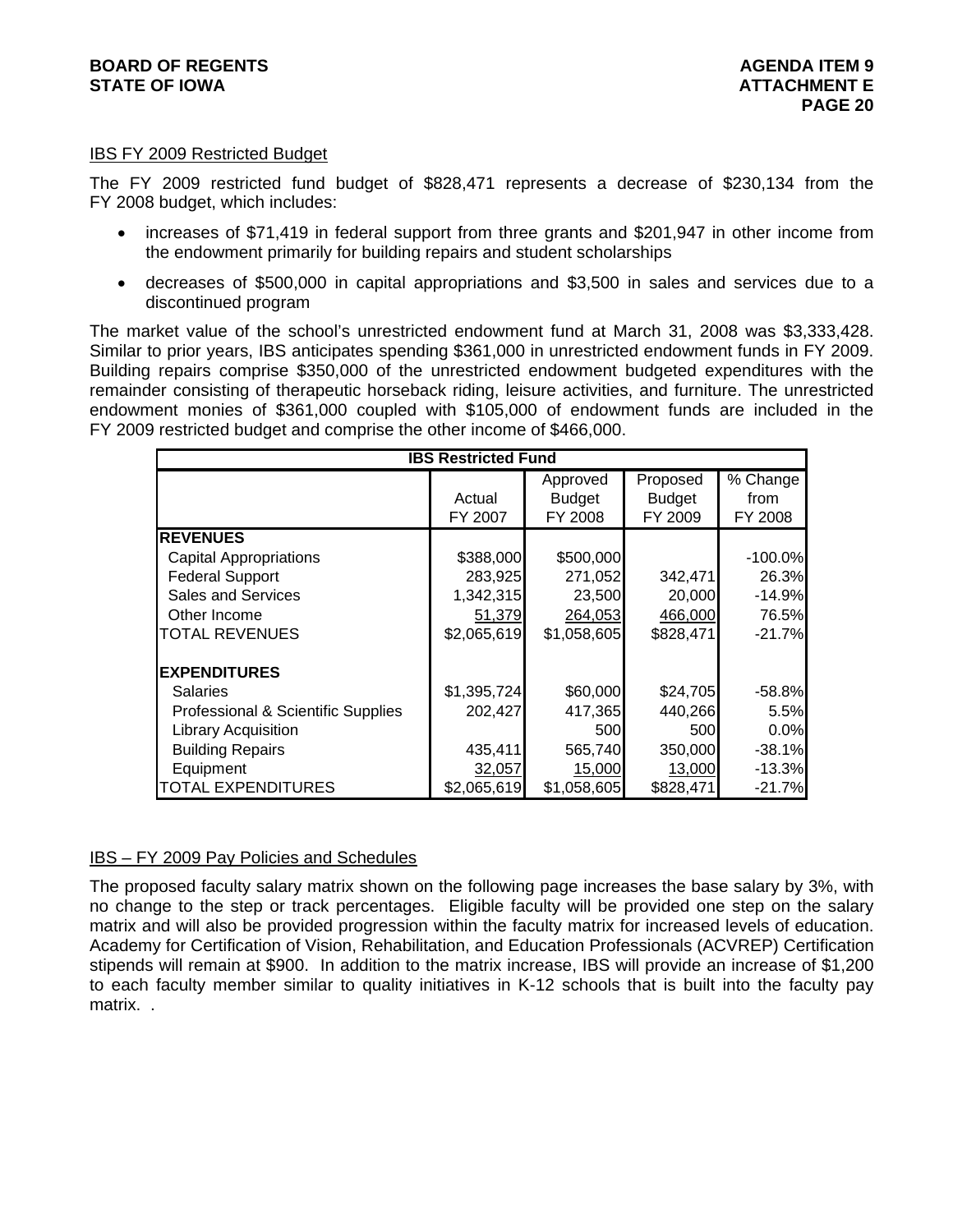## **BOARD OF REGENTS** AGENDA ITEM 9

#### **Iowa Braille and Sight Saving School Faculty Salary Matrix 2008-09**

| <b>Track</b>  |                          | т         | $\mathbf{I}$ | $\mathbf{III}$ | IV        | $\mathbf v$ | VI     | VII            |
|---------------|--------------------------|-----------|--------------|----------------|-----------|-------------|--------|----------------|
| <b>Degree</b> |                          | <b>BA</b> | <b>BA+15</b> | <b>BA+30</b>   | <b>MA</b> | MA+15       | MA+30  | <b>ED SPEC</b> |
| Beginning     |                          | 39,084    | 40,783       | 42,481         | 45,878    | 47,577      | 49,275 | 50,974         |
| Step          | 1                        | 39,763    | 41,496       | 43,228         | 46,693    | 48,426      | 50,158 | 51,891         |
| Step          | $\overline{2}$           | 40,456    | 42,224       | 43,991         | 47,525    | 49,292      | 51,059 | 52,826         |
| Step          | $\mathbf{3}$             | 41,163    | 42,966       | 44,768         | 48,373    | 50,176      | 51,978 | 53,780         |
| <b>Step</b>   | $\overline{\mathcal{L}}$ | 41,884    | 43,723       | 45,561         | 49,238    | 51,077      | 52,915 | 54,754         |
| Step          | $\overline{5}$           | 42,620    | 44,495       | 46,370         | 50,121    | 51,996      | 53,871 | 55,747         |
| <b>Step</b>   | $\,$ 6 $\,$              | 43,370    | 45,283       | 47,195         | 51,021    | 52,934      | 54,846 | 56,759         |
| <b>Step</b>   | $\overline{7}$           | 44,135    | 46,086       | 48,037         | 51,939    | 53,890      | 55,841 | 57,792         |
| Step          | $\bf{8}$                 | 44,915    | 46,905       | 48,895         | 52,876    | 54,866      | 56,856 | 58,846         |
| Step          | $\boldsymbol{9}$         | 45,711    | 47,741       | 49,771         | 53,831    | 55,861      | 57,891 | 59,920         |
| <b>Step</b>   | 10                       | 46,523    | 48,594       | 50,664         | 54,805    | 56,876      | 58,946 | 61,017         |
| Step          | 11                       | 47,351    | 49,463       | 51,575         | 55,799    | 57,911      | 60,023 | 62,135         |
| Step          | 12                       | 48,196    | 50,350       | 52,504         | 56,813    | 58,967      | 61,121 | 63,275         |
| Step          | 13                       | 49,058    | 51,255       | 53,452         | 57,847    | 60,044      | 62,241 | 64,438         |
| <b>Step</b>   | 14                       | 49,937    | 52,178       | 54,419         | 58,901    | 61,142      | 63,384 | 65,625         |
| Step          | 15                       | 50,833    | 53,119       | 55,405         | 59,977    | 62,263      | 64,549 | 66,835         |
| <b>Step</b>   | 16                       | 51,748    | 54,079       | 56,411         | 61,074    | 63,406      | 65,738 | 68,069         |
| <b>Step</b>   | 17                       | 52,680    | 55,059       | 57,437         | 62,193    | 64,572      | 66,950 | 69,328         |
| <b>Step</b>   | 18                       | 53,632    | 56,057       | 58,483         | 63,335    | 65,761      | 68,187 | 70,613         |
| Step          | 19                       | 54,602    | 57,076       | 59,551         | 64,499    | 66,974      | 69,448 | 71,923         |
| Step          | $\overline{20}$          | 55,592    | 58,116       | 60,639         | 65,687    | 68,211      | 70,735 | 73,259         |

Not included in Matrix - ACVREP Certifications - \$ 900:

For individuals with an appropriate PH. D., the Superintendent has the authority to pay 10% above the person's relative position on the Ed. Spec. track.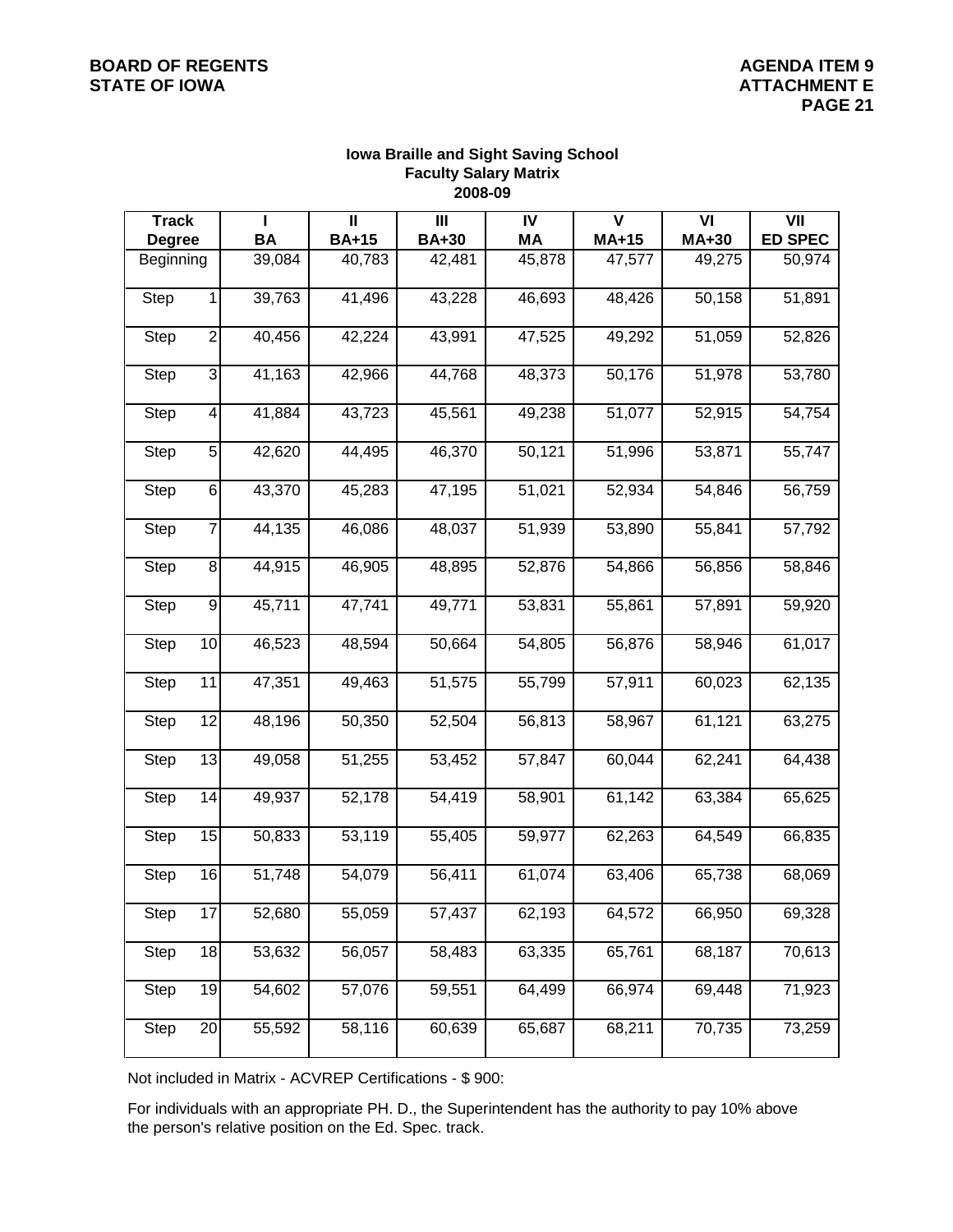The proposed FY 2009 extracurricular pay schedule is shown below.

## **Iowa Braille School Faculty Extracurricular Pay Schedule 2008 - 09 School Year**

| <b>Faculty ECA Positions</b> | <b>Stipend</b> |
|------------------------------|----------------|
| Track & Field Coach          | 3,000          |
| <b>Cheerleading Coach</b>    | 3,000          |
| Swimming Coach               | 3,000          |
| Forensics Coach              | 3,000          |
| Goal Ball Coach              | 1,231          |
| Chaperone                    | 200/night      |

ISD and IBS share a single P&S salary matrix. The proposed matrix is increased by 3% at the minimum and maximum of each of the six pay grades.

The average P&S increase at IBS is anticipated to be 4.5%.

| Salary<br>Grade | <b>Minimum</b> | Midpoint | Maximum  | Spread |
|-----------------|----------------|----------|----------|--------|
| 1               | \$31,061       | \$37,775 | \$44,489 | 43.23% |
| 2               | \$33,398       | \$41,122 | \$48,845 | 46.25% |
| 3               | \$37,710       | \$46,460 | \$55,210 | 46.40% |
| 4               | \$41,732       | \$52,496 | \$63,260 | 51.59% |
| 5               | \$46,034       | \$58,329 | \$70,624 | 53.42% |
| 6               | \$51,405       | \$65,849 | \$80,294 | 56.20% |

IOWA BRAILLE AND SIGHT SAVING SCHOOL PROFESSIONAL AND SCIENTIFIC SALARY SCHEDULE

2008-09

## SALARY GRADE ASSIGNMENTS

- 3 Residential Programmer
- 4 Facilities Manager Human Resources Specialist Residential Services Specialist
- 5 Family Services Specialist Information Technology Specialist Registered Nurse, Head Residence Dean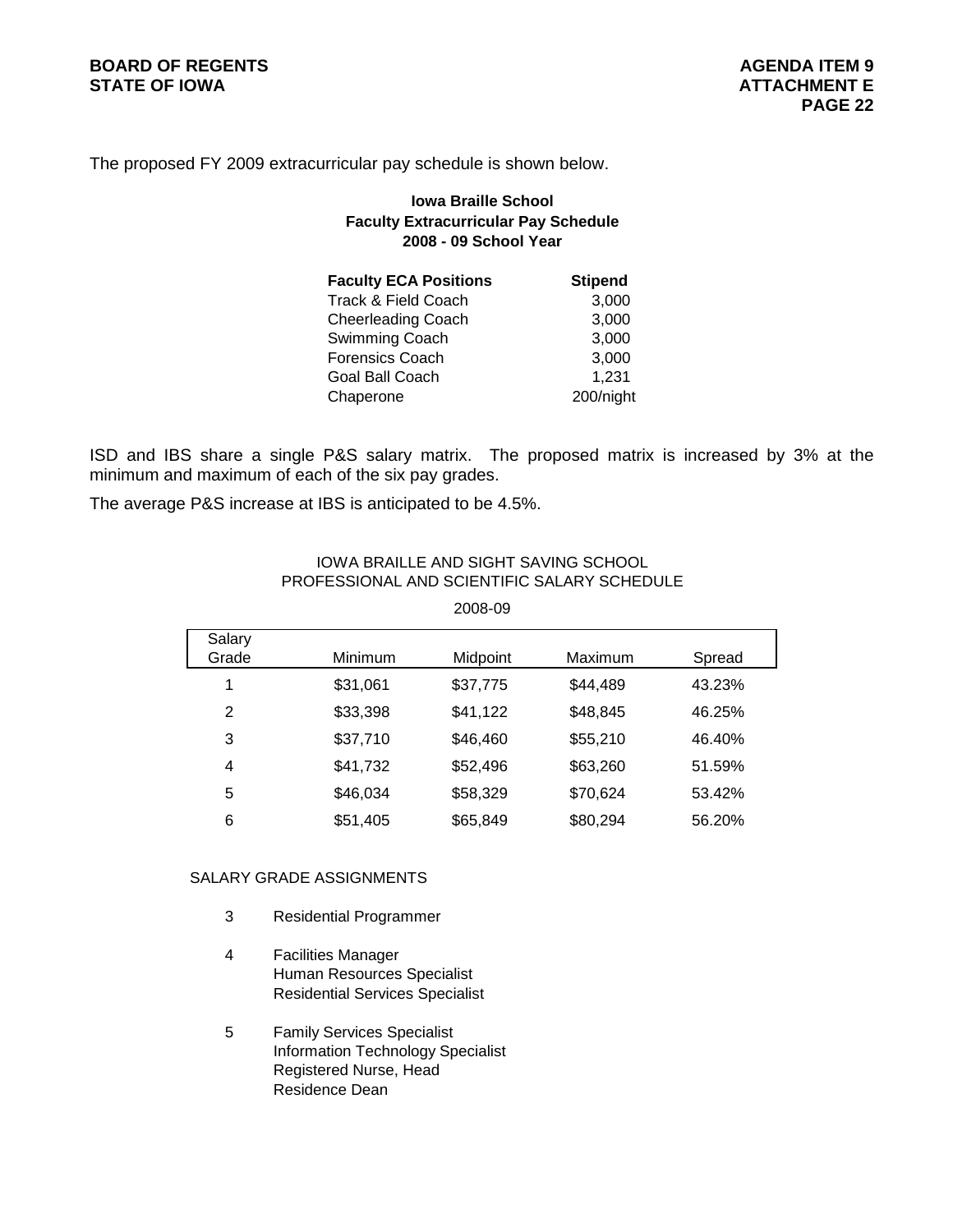#### **BOARD OF REGENTS AGENUS AGENERATION CONSUMING A LIGHT AGENUA ITEM 9 STATE OF IOWA ATTACHMENT F ATTACHMENT F**

#### **BOARD OFFICE**

#### FY 2009 Operating Budget

The total FY 2009 operating budget of the Board Office represents a 3.0% increase when compared to the FY 2008 budget. The entire increase results from the allocation of state salary funding for FY 2009.

Approximately 73% of the Board Office's proposed FY 2009 budget is comprised of personnel costs reflecting the service nature of the Board Office. The next largest expenditure line item is Special Services, which is comprised mostly of costs associated with the Attorney General's billing for services to the Regent enterprise.

The budget reflects a significant increase in Outside Services & Repairs. This line item represents contracted fees for services including legal fees, state/federal relations, and equipment maintenance. This line item has been increased for FY 2009 based on actual FY 2007 and estimated FY 2008 expenditures.

| <b>Board Office FY 2009 Operating Fund</b> |             |               |               |                        |
|--------------------------------------------|-------------|---------------|---------------|------------------------|
|                                            |             | Final         | Proposed      | $\overline{\%}$ Change |
|                                            | Actual      | <b>Budget</b> | <b>Budget</b> | from                   |
|                                            | FY 2007     | FY 2008       | FY 2009       | FY 2008                |
| <b>Revenues</b>                            |             |               |               |                        |
| <b>State Appropriations</b>                | \$1,167,137 | \$1,263,378   | \$1,359,937   | 7.6%                   |
| <b>Institutional Reimbursements</b>        | 1,817,403   | 1,930,049     | 1,930,049     | 0.0%                   |
| Non-institutional                          | 24,191      | 3,500         | 3,500         | 0.0%                   |
| <b>Principal Demutualization</b>           | 2,666       | 2,500         | 2,500         | 0.0%                   |
| <b>TOTAL REVENUE</b>                       | \$3,011,397 | \$3,199,427   | \$3,295,986   | 3.0%                   |
| <b>Expenditures</b>                        |             |               |               |                        |
| Personnel and Board per diem               | \$2,161,894 | \$2,391,355   | \$2,397,184   | 0.2%                   |
| Travel                                     | 86,902      | 97,000        | 97,000        | 0.0%                   |
| <b>Office Supplies &amp; Printing</b>      | 27,876      | 27,000        | 30,000        | 11.1%                  |
| Dues                                       | 20,976      | 20,000        | 25,000        | 25.0%                  |
| Advertising                                | 3,439       | 2,000         | 2,000         | 0.0%                   |
| Communications                             | 55,133      | 50,500        | 50,500        | 0.0%                   |
| <b>Outside Services &amp; Repairs</b>      | 93,094      | 22,650        | 91,975        | 306.1%                 |
| <b>State Audit</b>                         | 12,456      | 14,000        | 14,000        | 0.0%                   |
| <b>Workers Comp</b>                        | 5,076       | 5,140         | 5,295         | 3.0%                   |
| <b>IT Services</b>                         | 42,096      | 29,000        | 45,000        | 55.2%                  |
| <b>Office Equipment &amp; Furnishings</b>  | 43,170      | 10,000        | 10,000        | 0.0%                   |
| Office Space                               | 118,032     | 118,032       | 118,032       | 0.0%                   |
| <b>Educational/Training Expense</b>        | 1,200       | 15,000        | 15,000        | 0.0%                   |
| <b>Board Meeting Cost Reimb</b>            | O           | 12,750        | 10,000        | $-21.6%$               |
| <b>Special Services</b>                    | 338,865     | 385,000       | 385,000       | 0.0%                   |
| <b>TOTAL EXPENDITURES</b>                  | \$3,010,209 | \$3,199,427   | \$3,295,986   | 3.0%                   |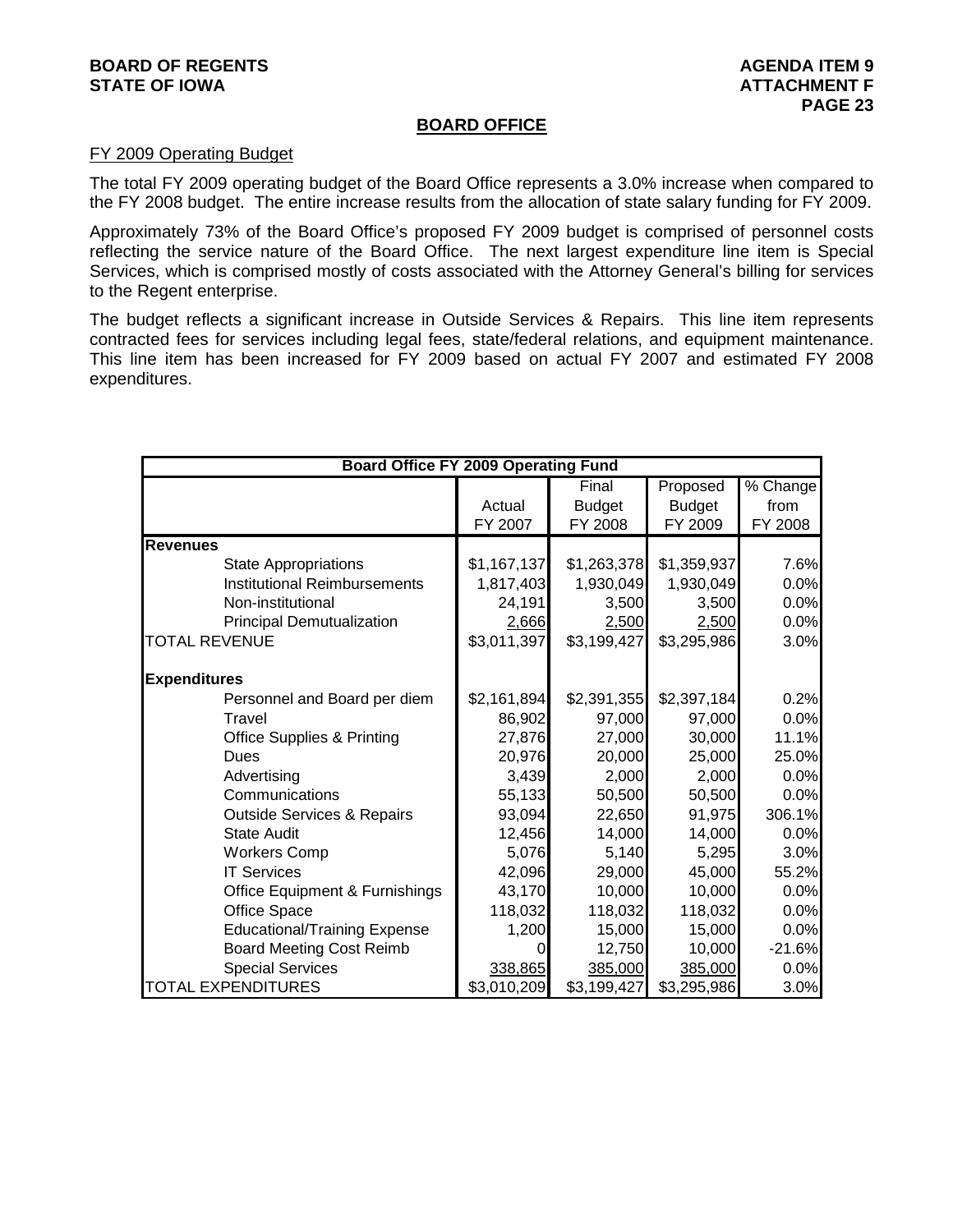## **BOARD OF REGENTS AGENTS** AGENDA ITEM 9 **STATE OF IOWA** AND **ATTACHMENT F ATTACHMENT F**

#### FY 2009 Pay Policies and Schedules

Salary increases for Board Office employees will be based on performance and, with some market adjustments, will average approximately 4.65%. The proposed pay matrix shown below has been held constant at the minimum of each pay grade and increased 4.0% at the maximum.

## **BOARD OF REGENTS, STATE OF IOWA Proposed FY 2009 Board Office P&S Salary Schedule**

| <b>Salary Grade</b> | <b>Minimum</b> | <b>Midpoint</b> | <b>Maximum</b> |
|---------------------|----------------|-----------------|----------------|
| 1                   | \$30,449       | \$36,597        | \$51,374       |
| 2                   | \$35,930       | \$43,185        | \$60,622       |
| 3                   | \$42,396       | \$50,957        | \$71,534       |
| 4                   | \$50,028       | \$60,130        | \$84,409       |
| 5                   | \$59,032       | \$70,953        | \$99,603       |
| 6                   | \$69,659       | \$83,725        | \$117,532      |
| 7                   | \$82,197       | \$98,795        | \$138,688      |
| 8                   | \$96,992       | \$116,578       | \$163,651      |
| 9                   | \$114,451      |                 |                |

#### **Asssignment of Classifications to Pay Grades**

2 Senior Administrative Assistant

- 3 Executive Assistant Student Relations Officer Technical Specialist\*\*
- 4 Policy and Operations Analyst\*\*
- 5 Regents Associate Counsel
- 6 Policy and Operations Officer\*\*
- 7 Chief Business Officer Regents General Counsel
- 8 Deputy Executive Director
- 9 Executive Director and Chief Public Affairs Officer

\*Maximum set by legislation (FY 2009 maximum set in HF 2700 is \$154,300)

#### **University of Iowa P&S Positions Detailed to the Board Office**

| Position                                          | SUI Pay Grade       | Salary Range         |  |  |  |  |
|---------------------------------------------------|---------------------|----------------------|--|--|--|--|
| Policy and Operations Officer **                  | 14                  | \$60,347 - \$119,872 |  |  |  |  |
| Policy and Operations Analyst **                  | 10                  | \$44,037 - \$87,480  |  |  |  |  |
| <b>Regents Associate Counsel</b>                  | 10                  | \$44,037 - \$87,480  |  |  |  |  |
| <b>Technical Specialist **</b>                    | 8                   | \$37,624 - \$74,729  |  |  |  |  |
| ** in both the Board Office System and SUI system |                     |                      |  |  |  |  |
| Director, Internal Audit                          | 15                  | \$65,288 - \$129,692 |  |  |  |  |
| <b>Other positions</b>                            |                     |                      |  |  |  |  |
| <b>State Relations Officer</b>                    | SUI Grade 17        | \$76,424 - \$151,811 |  |  |  |  |
|                                                   | <b>ISU Grade 17</b> | \$52,950 - \$97,129  |  |  |  |  |
|                                                   | UNI Grade 6         | \$51,860 - \$120,650 |  |  |  |  |